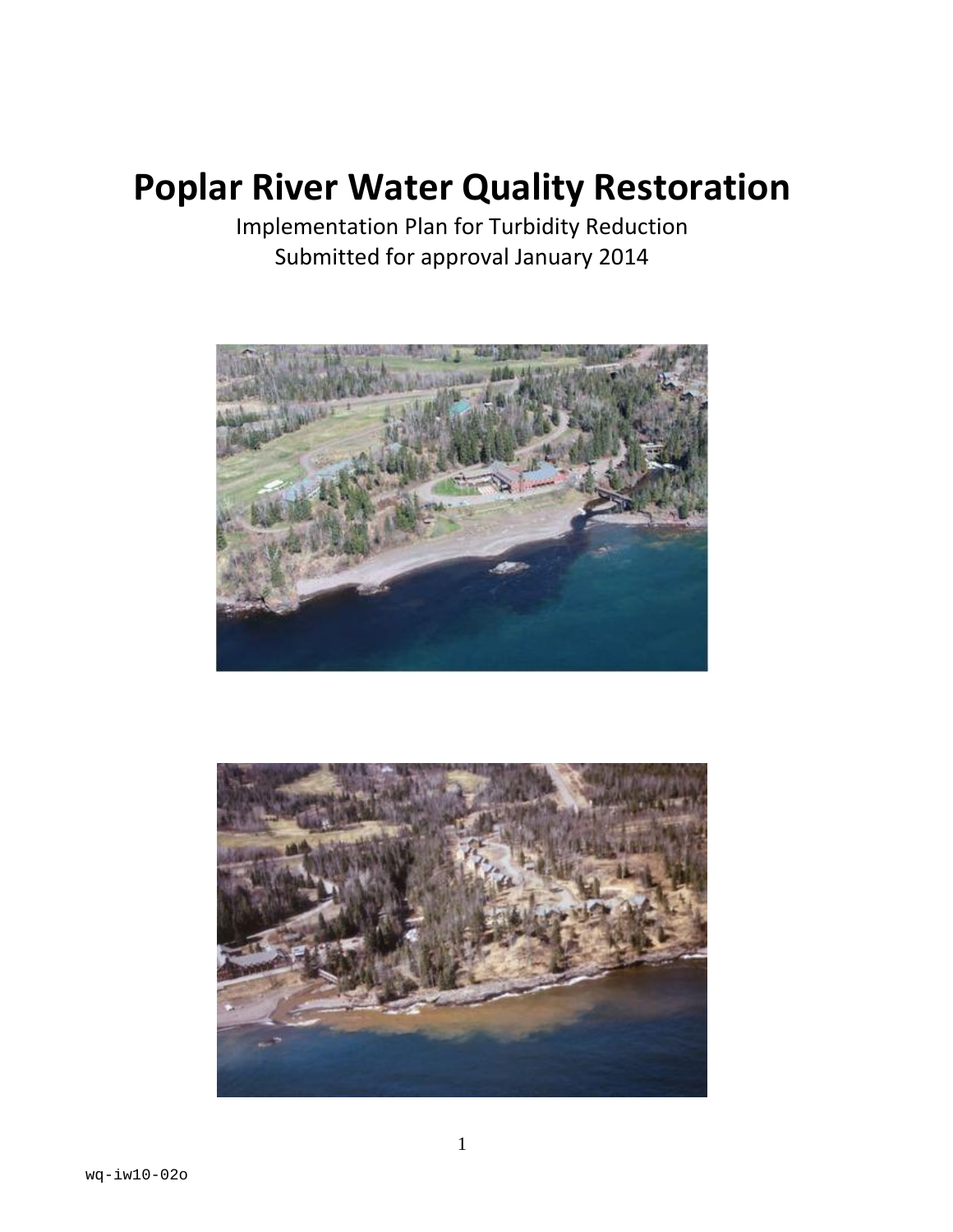# **Table of Contents**

| 1.0 Executive Summary                                                                                                                                                                                                                                    | p.4                                  |
|----------------------------------------------------------------------------------------------------------------------------------------------------------------------------------------------------------------------------------------------------------|--------------------------------------|
| 2.0 Watershed and Stream Characteristics                                                                                                                                                                                                                 | p.4                                  |
| 3.0 Summary of TMDL<br>3.1 Impairment Status<br>3.2 Pollutant Sources, Stressors, Estimated Reductions                                                                                                                                                   | p.7<br>p.7<br>p.7                    |
| 4.0 Best Management Practices to Reduce Sediment<br>4.1 Completed BMPs (Years 1998-2009)<br>4.2 BMPs in Targeted Locations (Years 2010 - 2014)<br>4.3 BMPs Suggested by University WEPP Model Review<br>4.4 Environmental Review BMPs (AUAR Lutsen area) | p.10<br>p.10<br>p.13<br>p.14<br>p.15 |
| 5.0 Timeline & budget                                                                                                                                                                                                                                    | p.16                                 |
| 6.0 Roles and Responsibilities                                                                                                                                                                                                                           | p. 17                                |
| 7.0 Monitoring Plan                                                                                                                                                                                                                                      | p.19                                 |
| 8.0 Information and Education Efforts                                                                                                                                                                                                                    | p.19                                 |
| 9.0 Interim Milestones and Adaptive Management Strategies                                                                                                                                                                                                | p.20                                 |
| 10.0 Water Chemistry Sampling Results 2009-2011                                                                                                                                                                                                          | p.20                                 |
| 11.0 References                                                                                                                                                                                                                                          | p.21                                 |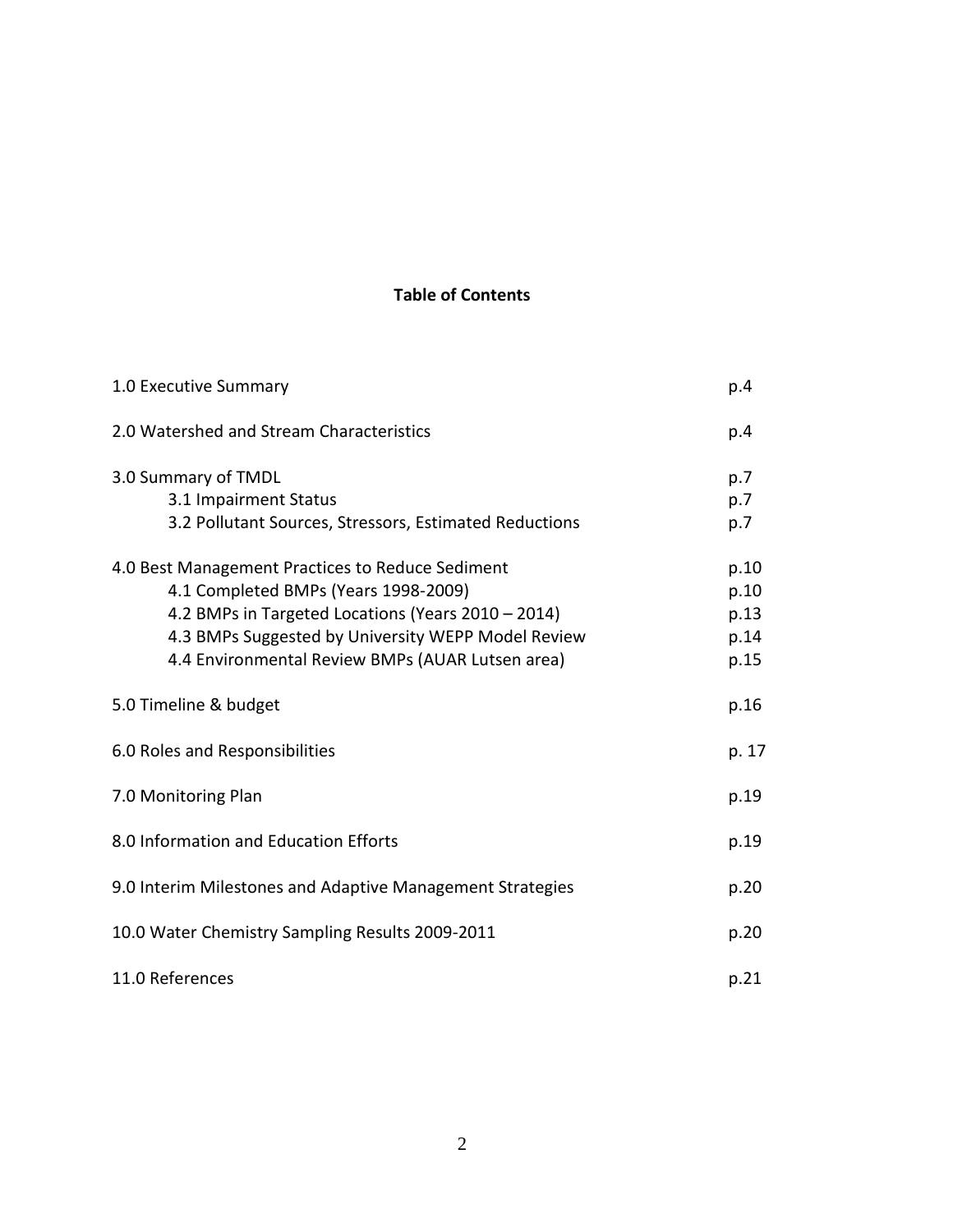# **List of Figures and Tables**

|                                                    | p.6  |
|----------------------------------------------------|------|
| Figure 2. Sampling Results 2009-2011/pre&post BMPs | p.21 |

|                                                     | p.8   |
|-----------------------------------------------------|-------|
| Table 1b Summary of sediment delivery estimates     | p.8   |
|                                                     | p.9   |
|                                                     | p.9   |
| Table 4 Average monthly load at downstream site     | p.10  |
|                                                     | p.10  |
| Table 6 Best Management Practices at Targeted sites | p.13  |
|                                                     | p. 16 |
|                                                     | p.17  |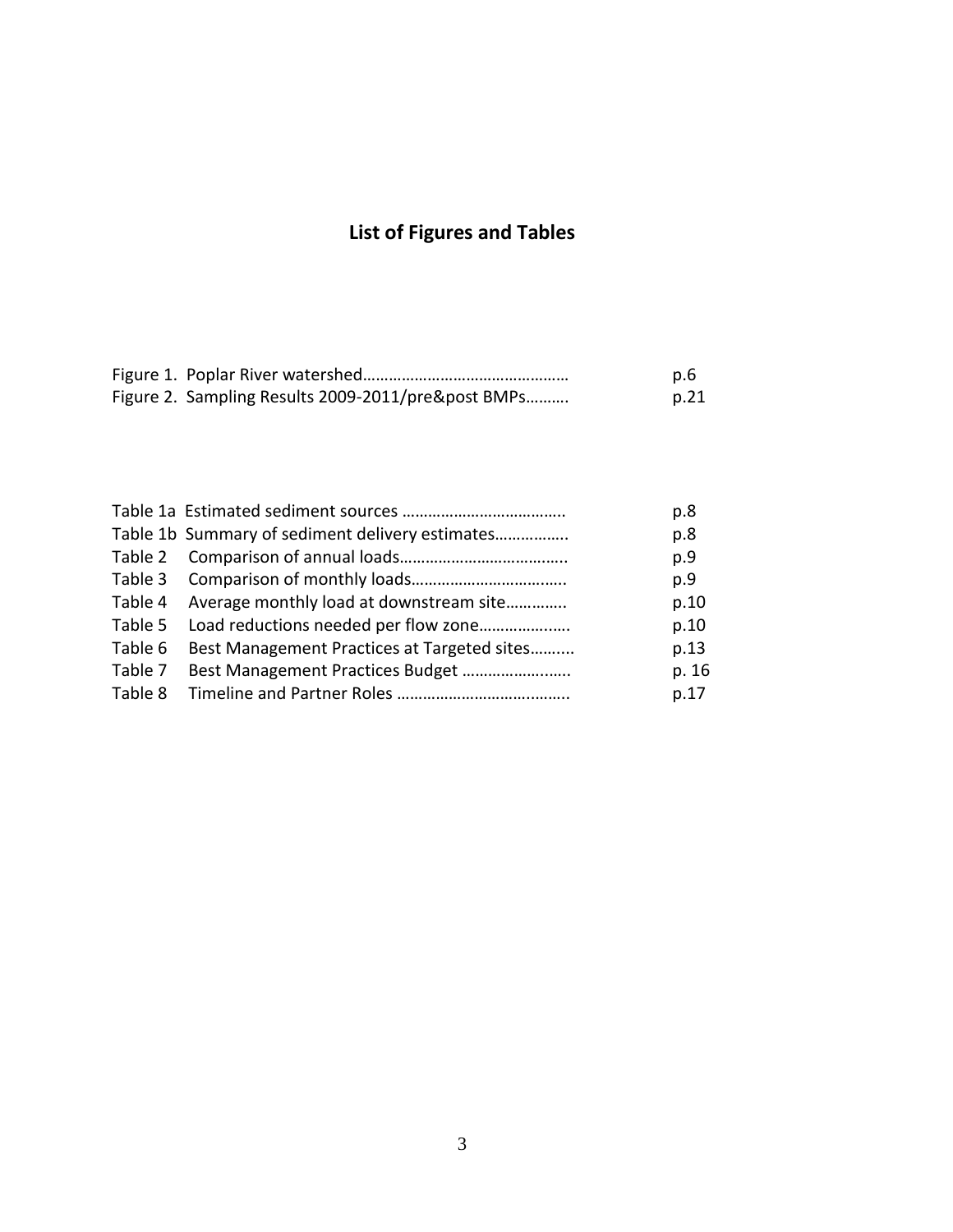#### **1.0 Executive Summary**

The lower reach of the Poplar River is impaired by suspended sediment such that the 10 NTU turbidity standard for class 2A trout waters is exceeded. Several studies have been completed to ascertain the sources of sediment to the Lower Poplar River and the conditions that generate the sediment. These studies comprise the final Total Maximum Daily Load report scheduled for final completion in 2011. The first of these studies, entitled the "Poplar River Turbidity Assessment" was completed in partnership with the Environmental Protection Agency (EPA). That investigation set the foundation for understanding general sediment sources affecting the lower river and thoroughly reviewed data collected at monitoring stations over several years.

A second study was undertaken by the University of Minnesota to better quantify sediment sources which were more broadly described in the first report. The second study also identified effective BMPs to implement, assessed likely reference stream conditions relative to minimal upland erosion, and evaluated natural rates of erosion over time. Published in 2009, it is titled "Poplar River Sediment Source Assessment, March 30 2010".

The land uses in the lower river reach were analyzed for sediment loading. These uses included forested land, recreation lands like ski runs and ski slopes, roads and ditches, trails, building sites, gullies, ravines and slumps. The second study also evaluated their potential connections to the river in greater detail. Identification and placement of the most effective best management practices (BMPS) to manage sediment were described. For example, this report indicates ski runs have different water infiltration and runoff rates contingent on their construction methods. Some ski runs are graded runs, and some are not. The compaction of grading affects infiltration. Ski slopes that are forested show the greatest infiltration of water into soil.

Placement and design of roads and trails in the watershed is also important. Not all roads/trails deliver the same rate of sediment. Connection of these features is also important. The connections have been described as flow pathways in which roads, ditches, trails, and ski runs all connect together to move water and sediment more rapidly and directly to the river. Slumps and ravines have also been evaluated in much greater detail and defined by total acres or area cross sections.

Landowners and local resource managers have pursued BMPs for sediment mitigation concurrently with the TMDL investigative studies. Nine major BMPs have been completed, with several more identified from recent investigations. Partners are currently pursuing funds to implement these BMPs. This plan documents past BMP work along with current and proposed BMPS, likely budgets, timelines and effectiveness. The plan is intended as a living document, to be reviewed annually.

#### **2.0 Watershed and Stream Characteristics**

The Poplar River watershed is located in the Lake Superior Basin (northeast Minnesota) near Lutsen, MN (Figure 1). The entire watershed covers an area of approximately 114 square miles with a river distance of approximately 25.5 miles. The Poplar River originates at the Boundary Waters Canoe Area, Hilly Lake area, and ends at its confluence with Lake Superior. Its watershed includes the Tait Lake/Tait River system, Pike Lake, and Caribou Lake (MPCA, 2002).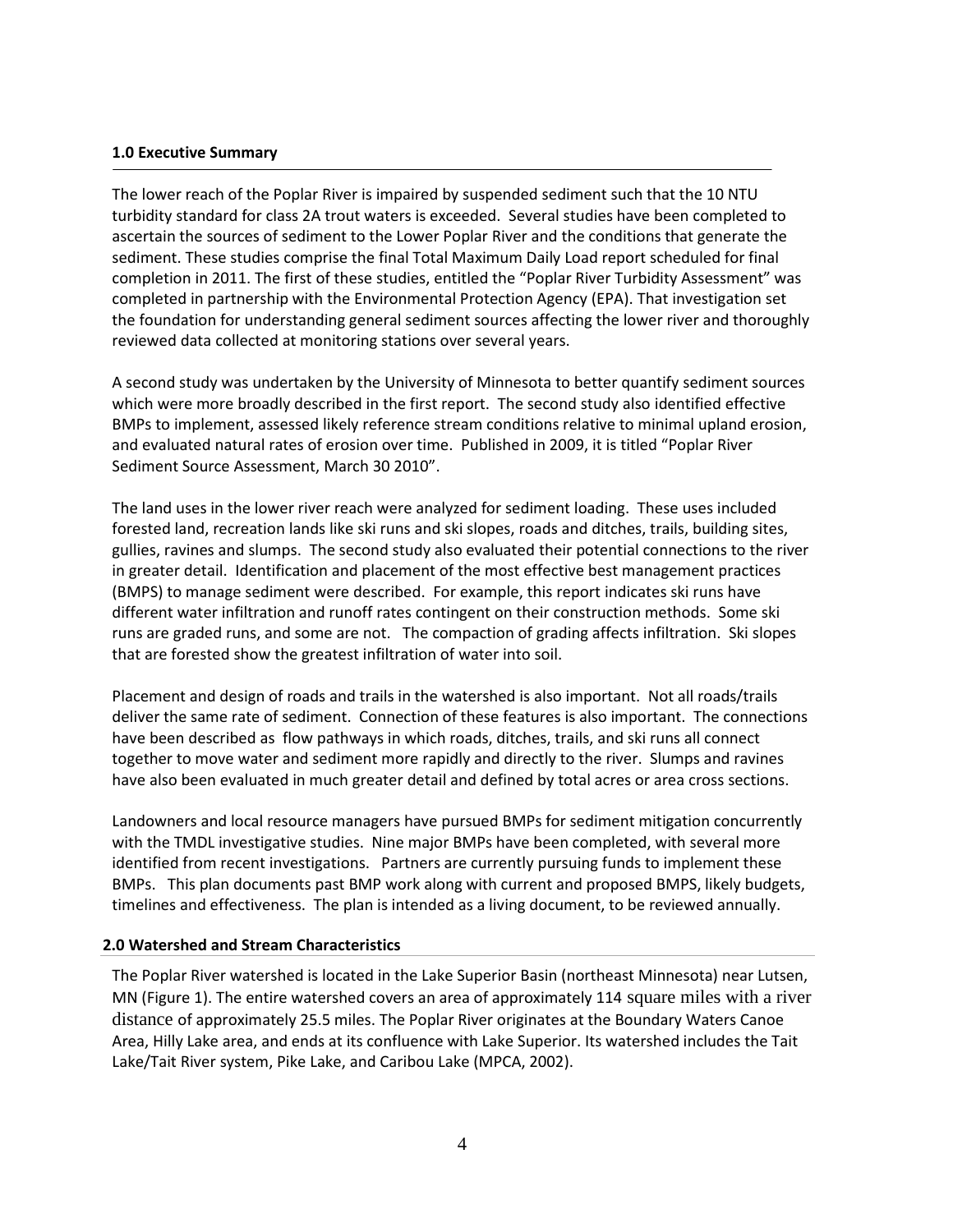The upper watershed of the Poplar River is located on an elevated plateau. The typical elevation in the upper watershed is about 1,300 feet and the average stream gradient is less than 1 percent. The channel is relatively wide (100 feet or more) and characterized by wide meanders. Dense vegetation consisting of willows, reeds, and other hydrophilic grasses buffer the banks which show little signs of erosion.

Downstream of this headwaters area, the watershed narrows considerably as it flows over the escarpment. An impressive waterfall, approximately 150 feet high, marks the transition from the upper watershed to the lower watershed. In this lower watershed area the gradient increases greatly and the channel is defined by bedrock, lacustrine beach, and glacial deposits. These most downstream portions of the Poplar River and watershed are characterized as having significant drops in elevation with an average gradient of nearly 4% and containing both forested and cleared steep slopes. For the purposes of this report, the "Lower Poplar River" will describe the watershed area downstream of these rapids.

Predominant soil groups in the lower watershed include Dusler-Duluth and Rock outcrop-Quetico-Barto. Predominant land uses include forest (77%), ski runs (14%), golf course area (4.8%), and other developed area (3%). A detailed description of soils, land use/cover, climate, and topography is provided in Section 4 of the GIS based Watershed Erosion Prediction Program (WEPP) modeling report completed for the Total Maximum Daily Load study. The attached report is titled "Additional Characterization and Estimation of Turbidity Impairment".

The Lower Poplar River has more in common with mountain streams than with the typical lowland streams of the Midwest. Like many mountain streams, the Lower Poplar River does not fall into a general category of braided or meandering streams. A sharp change in bed elevation is noticeable near the mouth where a succession of falls is present (upstream and downstream of Highway 61). Upstream from these falls, the average longitudinal slope is approximately 3 percent and the general shape is flat or slightly convex up. Such longitudinal shapes are common in cases of relatively young rivers developed in glacial valley.





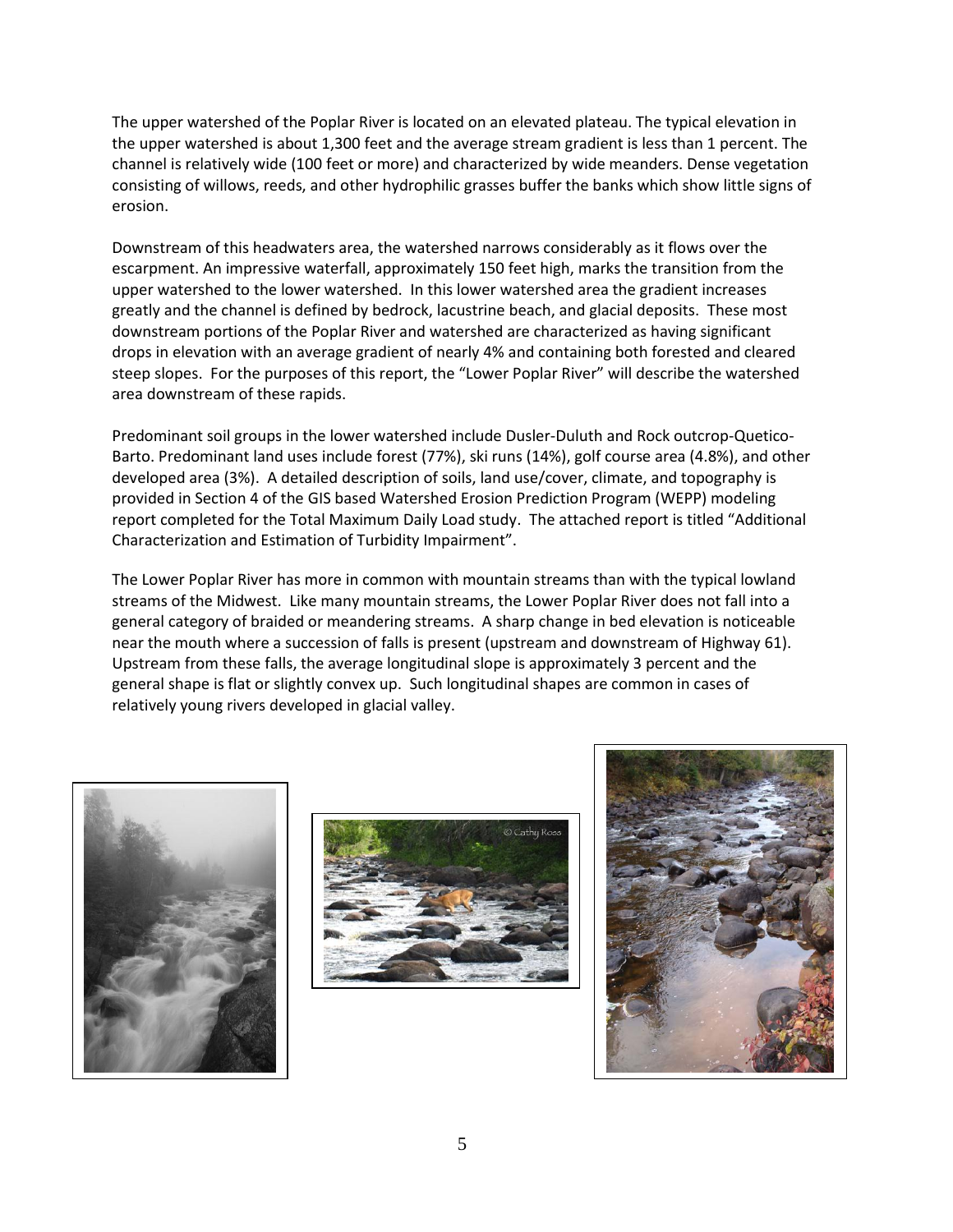

Figure 1. Poplar River watershed (red line highlights the lower river reach)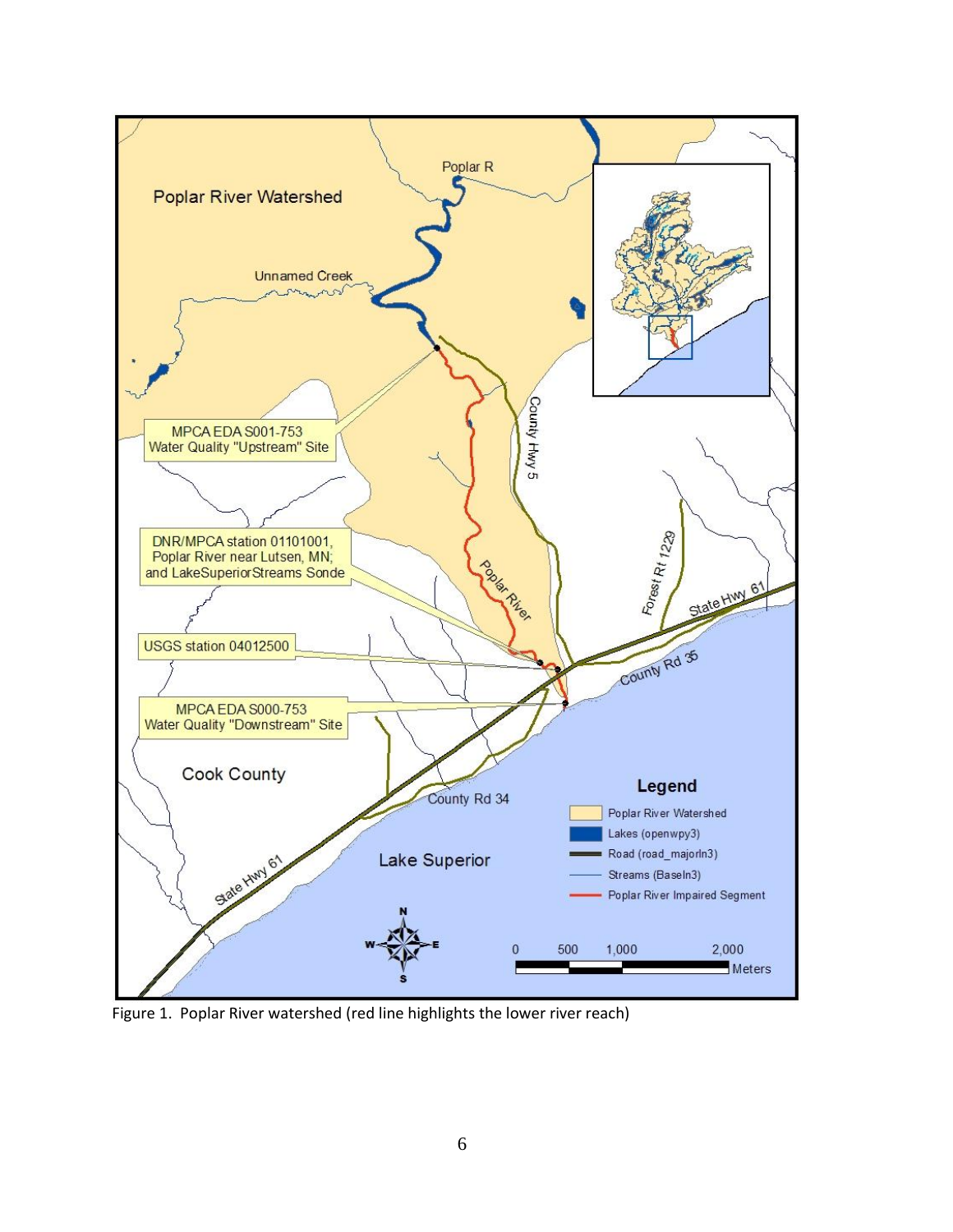# **3.1 Impairment Status**

The Lower Poplar River is listed as impaired due to exceedances of its 10 NTU turbidity standard. Sampling data demonstrate that exceedances occur frequently at flows greater than 68 cubic feet per second (cfs); the 40% highest flow. Turbidity measurements are highly correlated to sediment measurements, indicating that fine sediment fractions are likely the primary cause of turbidity within the Lower Poplar River. A TMDL study was completed and approved in 2012.

# **3.2 Pollutant Sources and Stressors**

Based on the WEPP modeling report completed for the TMDL study, analysis of the Total Suspended Solids (TSS) data collected at the two monitoring stations on the lower Poplar River indicates that:

- 68% to 85% of the TSS load measured near highway 61 (station number S000-261) is originating from the lower Poplar River watershed.
- 51% of the turbidity exceedances (observed turbidity > 10 NTU) occur during the highest 10% of flows (i.e. flows greater than 260 cubic feet per second (CFS).
- 73% of turbidity exceedances occur during the 40% highest flows (i.e. flows greater than 68 CFS).
- 55% of the total sediment load reaches the stream during April and May of each year, indicating that a distinct seasonal trend is present.

The results of the data analyses, described above, suggest that the primary sources contributing to elevated levels of turbidity in the lower Poplar River originate from the lower watershed, are associated with high flow events, and are most prevalent during the spring. Nine distinct sources of sediment have been identified. These sources include:

#### Upland Sediment Sources

- Surface erosion from slumps
- Incision along valley slopes (erosion gullies and ravines)
- Localized erosion within the river valley related to land-use alteration, such as,
	- o Ski Runs (including bare trails and roads)
	- o Golf Course areas
	- o Developed area
- Natural forested area
- Altered flow pathways (concentrated upland areas linking sediment to channel)

# Near Channel Sediment Sources

- Channel bed incision
- Sudden channel migration (e.g., meander cut-off, channel avulsion, etc)
- Streambank erosion, such as the river impinging on a slump
- In-stream embedded sediment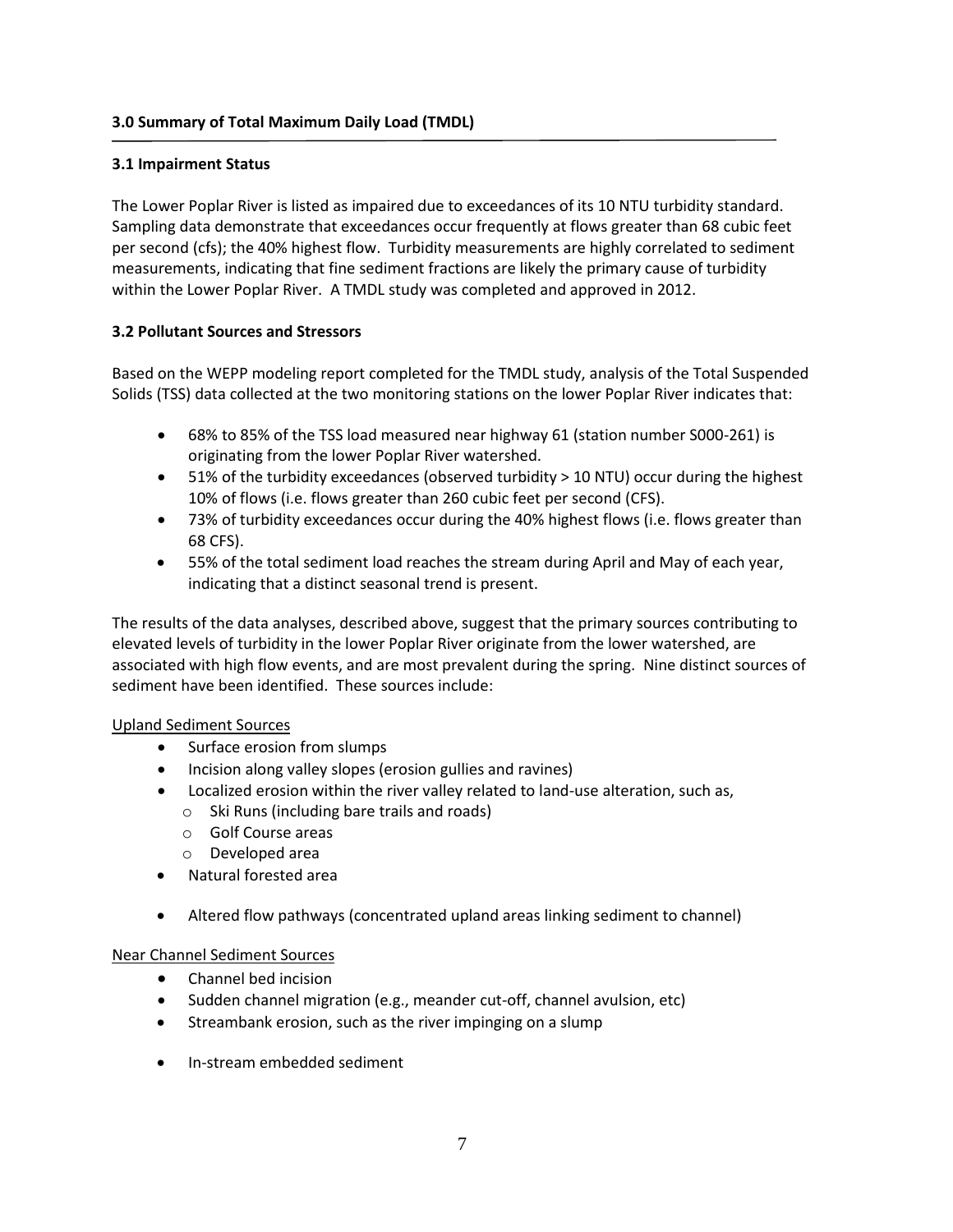Analysis of these sources indicated that the upland sources are most likely to occur during precipitation events when there is little vegetative cover and/ or when the ground is saturated. Soil particles are detached from the soil matrix and transported to the river via overland flow. Near stream sources likely occur when flow and stage are high and the stream impinges on the barren valley walls aggravating slumping and/ or mass wasting of existing slumps. Table 1a reports estimated average, minimum, and maximum loads from each source as provided in the first review of sediment sources. A second review was completed by University of Minnesota researchers. Their work identified further refinements among ski runs, trails and roads, and interconnecting flow pathways that are sediment contributors. See Table 1b.

|                             | <b>Median</b><br><b>Sediment Load</b> |     | <b>Minimum</b><br><b>Sediment Load</b> |     | <b>Maximum</b><br><b>Sediment Load</b> |     |
|-----------------------------|---------------------------------------|-----|----------------------------------------|-----|----------------------------------------|-----|
| <b>Source</b>               | Ton/year                              | %   | Ton/year                               | %   | Ton/year                               | %   |
| Channel Incision            | 53                                    | 3%  | 18                                     | 2%  | 88                                     | 3%  |
| Megaslump                   | 522                                   | 26% | 307                                    | 31% | 737                                    | 25% |
| <b>Other Landslides</b>     | 204                                   | 10% | 121                                    | 12% | 287                                    | 10% |
| Golf                        | 15.2                                  | 1%  | 7.6                                    | 1%  | 22.8                                   | 1%  |
| Developed                   | 25.2                                  | 1%  | 12.6                                   | 1%  | 37.8                                   | 1%  |
| Ski Runs, Trails, and Roads | 661                                   | 33% | 330                                    | 33% | 991                                    | 33% |
| Forest                      | 280                                   | 14% | 140                                    | 14% | 421                                    | 14% |
| <b>Gullies/ Ravines</b>     | 225                                   | 11% | 50                                     | 5%  | 400                                    | 13% |
| Total                       | 1985                                  |     | 986                                    |     | 2983                                   |     |

**Table 1a. Estimated Sediment Sources Contributing to Turbidity in the Lower Poplar River Watershed** 

**Table1b. Summary of sediment delivery estimates for various sediment sources in the Lower Poplar River watershed for two studies.** 

| Sediment      | <b>RTI</b>   | RTI (tons/yr)         | UofM                           | UofM                                |
|---------------|--------------|-----------------------|--------------------------------|-------------------------------------|
| Source        | (tons/ac/yr) |                       | (tons/ac/yr)                   | (tons/yr)                           |
| Developed     | 0.8          | 25                    | $0^{\&}$                       | $0^8$                               |
| Forest        | 0.32         | 280                   | $0.006^{\frac{8}{15}}$         | $5^{\&}$                            |
| Golf          | 0.25         | 15                    | $0.07^{8}$                     | $6^{\&}$                            |
| Ski           | 4.03         | 661                   | $0.98 - 3.93$ <sup>&amp;</sup> | $143 - 575$ <sup>&amp;</sup>        |
| Roads         |              |                       | $0.72***$                      | $35^{**}$                           |
| Ravines       |              | $225$ <sup>##</sup>   |                                | $243^{***}$                         |
| Slumps,       |              | $48^{888}$            | $61.7^{8888}$                  | 284 <sup>&amp;&amp;&amp;&amp;</sup> |
| overland flow |              |                       |                                |                                     |
| erosion       |              |                       |                                |                                     |
| Slumps, mass  |              | $726^{88}$            | $27.7$ <sup>####</sup>         | $188^{$                             |
| wasting       |              |                       |                                |                                     |
| Channel       |              | 53                    | $\Omega$                       | 0                                   |
| incision      |              |                       |                                |                                     |
| Upland        |              |                       |                                | $312^{8}$                           |
| channels      |              |                       |                                |                                     |
| Total         | N/A          | $1,985^{\frac{1}{6}}$ | N/A                            | $938 - 1,370$                       |

& Estimated with WEPP watershed model (version 2010)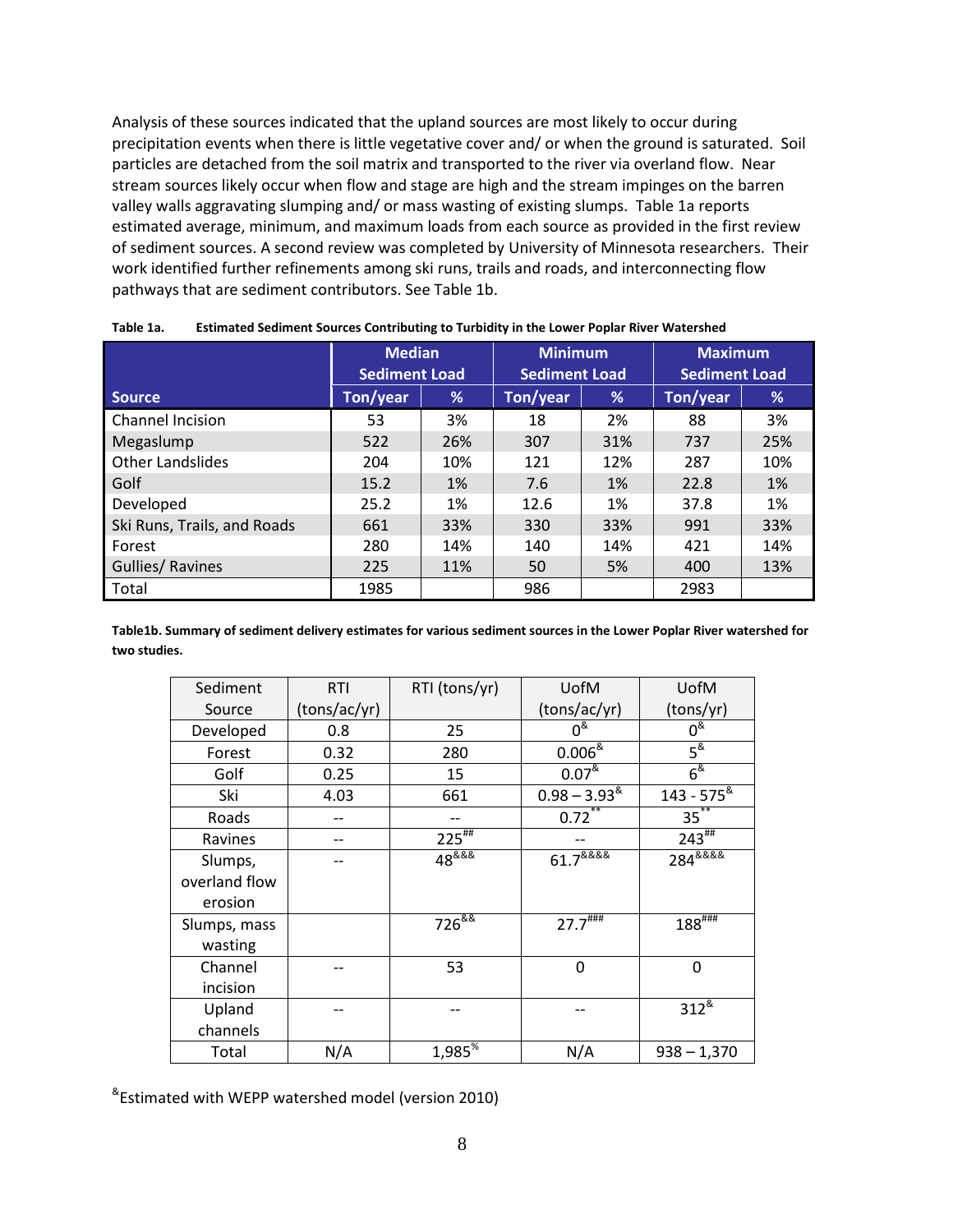<sup>&&</sup> Estimated using photos and field observations

&&&Estimated using WEPP hillslope model (version 2006.5)

<sup>&&&&</sup>Estimated with WEPP hillslope model (version 2010)

\*\*Estimated with Rosgen (2007) roads model

## Prior to ravine erosion control work.

###Estimated from the empirical model of Sekely et al. (2002)

 $\degree$ Median estimated total; the range was 986 – 2,983 tons/yr

RTI upland sources estimated with WEPP watershed model (version 2006.5)

# Estimated Sediment Load Capacities and Reductions

The following tables show total tons per year of sediment load at each sampling station on the lower Poplar River for the most recent five years of intensive sampling. The range varies from roughly 1000 tons to near 3000 tons per year depending on the snow and rainfall events for that year. The tables also indicate a seasonal loading influence with the majority of loading events occurring in the April-June timeframe. Additionally, a 30 year range of load calculations was estimated and the numbers show a similar seasonal influence with slightly higher loads overall than the smaller 5 year data set. The 30 year data set indicates April and May are the months with greatest seasonal related load. Total load during the spring may range from 900-1200 tons from these estimates.

| Year | Downstream<br>(Station<br>$S000-261$ | <b>Upstream</b><br>(Station<br>S001-753) | Load (tons/year)<br>from lower Poplar<br><b>River Watershed</b> | <b>Percent of load at S000-</b><br>261 attributable to lower<br><b>Poplar River Watershed</b> |
|------|--------------------------------------|------------------------------------------|-----------------------------------------------------------------|-----------------------------------------------------------------------------------------------|
| 2001 | 3250                                 | 1055                                     | 2194                                                            | 68%                                                                                           |
| 2002 | 1162                                 | 169                                      | 994                                                             | 85%                                                                                           |
| 2003 | 1377                                 | 282                                      | 1095                                                            | 80%                                                                                           |
| 2004 | 1831                                 | 474                                      | 1358                                                            | 74%                                                                                           |
| 2005 | 1592                                 | 465                                      | 1127                                                            | 71%                                                                                           |

# **Table 2. Comparison of annual loads at both sampling stations.**

**Table 3. Comparison of estimated average monthly loads at the upstream and downstream stations for the 2001 – 2005.**

|              |          |          | Load (tons/year) from<br>lower Poplar River | Percent of load at S000-261<br>attributable to lower Poplar River |
|--------------|----------|----------|---------------------------------------------|-------------------------------------------------------------------|
| <b>Month</b> | S000-261 | S001-753 | Watershed                                   | Watershed                                                         |
| Jan          | 6.0      | 6        | 0                                           | 3%                                                                |
| Feb          | 5        | 5        | 0                                           | 3%                                                                |
| Mar          | 6        | 6        | 0                                           | 3%                                                                |
| Apr          | 568      | 195      | 373                                         | 66%                                                               |
| May          | 511      | 159      | 351                                         | 69%                                                               |
| Jun          | 309      | 48       | 261                                         | 84%                                                               |
| Jul          | 141      | 17       | 124                                         | 88%                                                               |
| Aug          | 96       | 11       | 85                                          | 89%                                                               |
| Sep          | 53       | 6        | 48                                          | 89%                                                               |
| Oct          | 92       | 11       | 82                                          | 88%                                                               |
| Nov          | 11       | 10       | 0                                           | 3%                                                                |
| Dec          | 10       | 10       | 0                                           | 3%                                                                |

**Note: The 3% difference for winter months is based on the flow percentage assumption only. The same concentration is assumed for both sites.**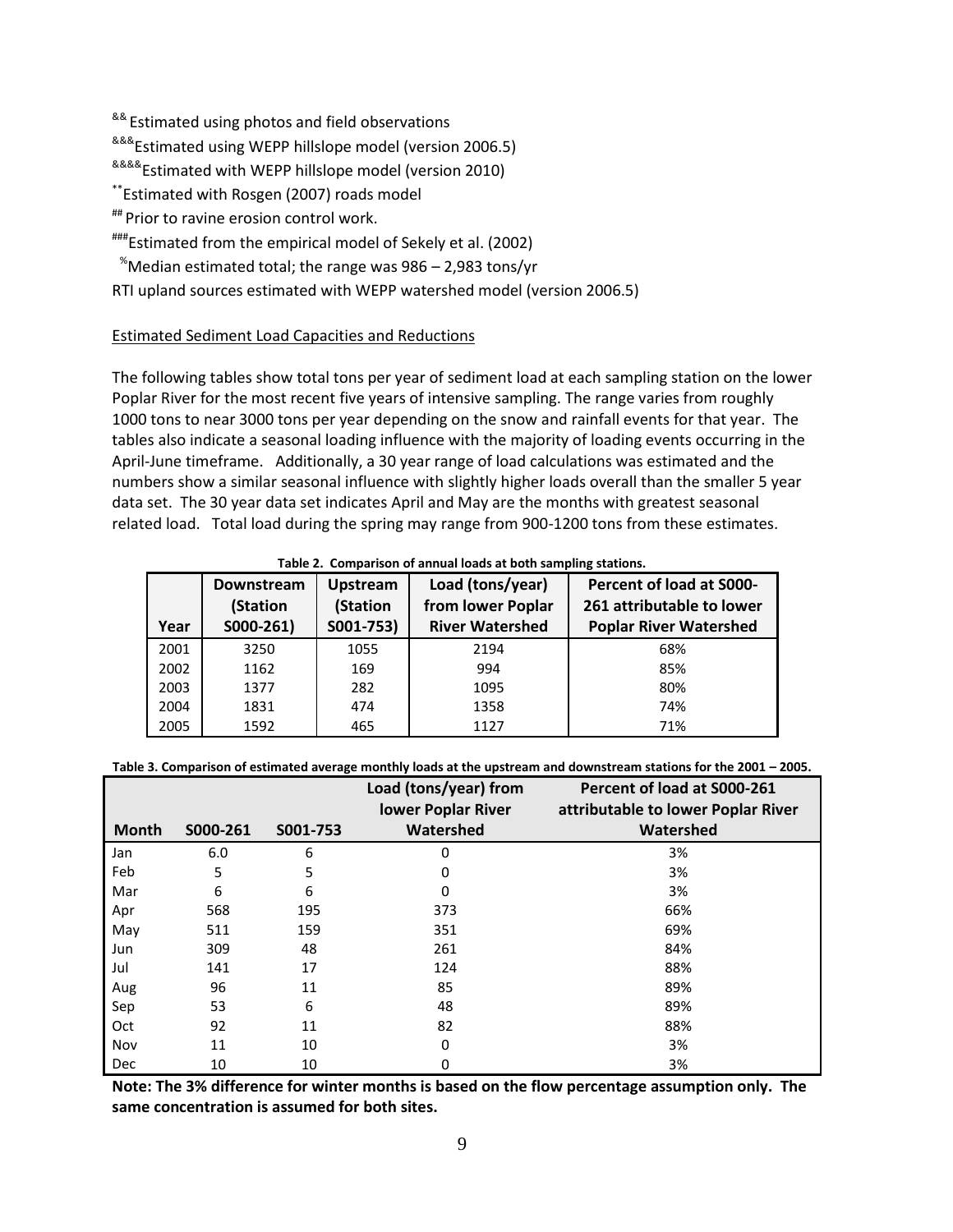| <b>Month</b> | Load (Tons) |
|--------------|-------------|
| January      | 7           |
| February     | 6           |
| March        | 8           |
| April        | 469         |
| May          | 571         |
| June         | 277         |
| July         | 189         |
| August       | 113         |
| September    | 89          |
| October      | 122         |
| November     | 14          |
| December     | 10          |

**Table 4. Estimated average monthly load at the downstream station (S001-261) for 1973-2006.**

Table 5 provides some information on reductions required under each flow zone based on the Load Duration Curve (LDC) approach. The table provides an estimate of the reductions needed to remove the Poplar River from the MN impaired waters list for turbidity. The numbers are only rough estimates to help in evaluating proposed Best Management Practices and should not be confused with the allocation targets calculated to meet the 10 NTU standard on all days.

| Table 5. Load Reductions Needed for Each Flow Zone Based on Load Duration Curve Approach |  |
|------------------------------------------------------------------------------------------|--|
|------------------------------------------------------------------------------------------|--|

|                                    | <b>Flow Zone</b>  |                   |                  |                   |                  |
|------------------------------------|-------------------|-------------------|------------------|-------------------|------------------|
|                                    |                   | <b>Moist</b>      | <b>Mid-Range</b> | <b>Dry</b>        |                  |
|                                    | <b>High Flows</b> | <b>Conditions</b> | <b>Flows</b>     | <b>Conditions</b> | <b>Low Flows</b> |
| Flow Interval (CFS)                | > 260             | $260 - 68$        | $68 - 41$        | $41 - 18$         | < 18             |
| Flow Interval (%)                  | $0 - 10%$         | $10 - 40%$        | $40 - 60%$       | $60 - 90%$        | $90 - 100\%$     |
| Capacity in lbs/day                |                   |                   |                  |                   |                  |
| (tons)                             | 25,297(13)        | 7,532(4)          | 3,281(2)         | 1,904             | 736              |
| Current Load in $\text{lbs/day}^1$ |                   |                   |                  |                   |                  |
| (tons)                             | 240,623(120)      | 23,853(13)        | 28,607(14)       | 1,956             | 207              |
| Reduction in tons                  | 107               | 9                 | 12               | $<$ 1             | <b>None</b>      |

 $1$  Current Load is equal to the 90<sup>th</sup> percentile value for each flow zone.

#### **4.0 Best Management Practices to Reduce Sediment**

#### **4.1 Completed practices (Years 1998-2009)**

Starting in 1998 specific Best Management Practices (BMPs) were put in place to reduce the sediment loading generated from area development. Sediment sources were prioritized based on the loadings, proximity to the river, and estimated cost of BMPs. The following summary is a time line of development within the watershed and a description of major BMP's put in place to counter sediment loading to the river. This time line was provided by Lutsen Mountain Corporation staff.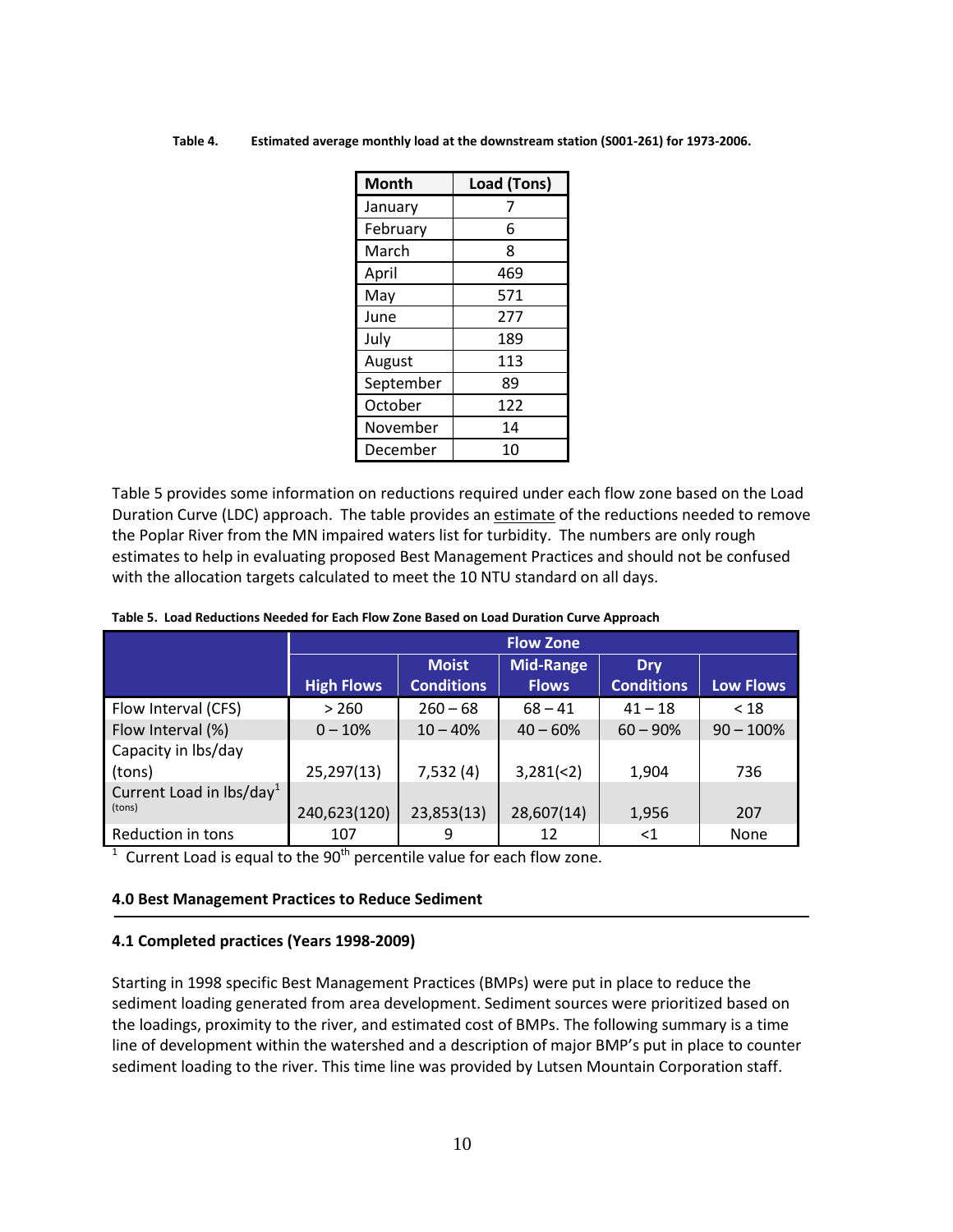The development of the ski resort was started in 1945 by Charles Nelson's grandson and son, George Nelson, Sr. and George Nelson, Jr. The ski resort was opened in 1948, with two ski runs available. The resort has experienced much growth since then, currently has 92 runs, and over 1000 acres of ski-able terrain. The first ski slopes were built on Eagle and Ullr mountains. In the early 1970's more ski runs were added to Eagle and Mystery mountains. Moose Mountain ski slopes were built in 1983. The last ski slopes were constructed on Moose Mountain in 2000. Lodging improvements were made in 1982-83 (Caribou Highlands) and 1993-94 (Eagle Ridge and the Mountain Inn).

This development led to increased sediment delivery to the Poplar River. To reduce the sediment impact to the river a number of BMP's were put in place. These include:

- 1. Staff training
- 2. Armoring of the Poplar River stream bank
- 3. The Brule tight line
- 4. The Eagle Mountain storm water system
- 5. Elimination of work roads
- 6. The Poplar River "mega-slump" project
- 7. Moose/Mystery Mountain stream project
- 8. The Ullr ditch project
- 9. North Road improvements

A short description of each activity follows:

# *1. Staff Training*

Awareness of BMPs is an important step for any area that has experienced changes to the natural landscape or that is having erosion or pollution problems. Staff training at the Lutsen Mountain Resort started in 1998, and has included formal and informal training and education on soil disturbing activities and the BMPs that should be implemented around these activities. Two members of the staff (an owner and an employee) have been certified by the University of Minnesota Erosion and Sediment Control Program as inspectors and installers. The rest of the staff has been trained by these two members. As a result of this training, many BMPs have been implemented in the watershed, including silt fences, erosion control blankets, staples, and native seed mixtures. Materials are maintained in inventory, ready for use, and native seed mixtures with deep root structures are used on all steep terrain.

# *2. Armoring of the Poplar River stream bank*

In 1998, the resort noted that a slope was eroding at a bend in the Poplar River. After consulting with the SWCD, it was decided that the bank should be protected by rock, in order to prevent further erosion at the site. Large rocks from nearby the site were used for rip rap in armoring the bank. This solution was successful initially, but recently erosion has been noted at the end of the rip rap, and it is possible that an extension to this rip rap is necessary to redirect the flow and prevent more erosion.

# *3. Brule tight-line*

The Brule tight-line was put into the valley between Ullr and Eagle Mountains in 2005 and 2006 to prevent erosion to the Poplar River riverbank. Before the tight-line was installed, the topography in the area caused the flow to be constricted within a steep valley, and the water was forced to flow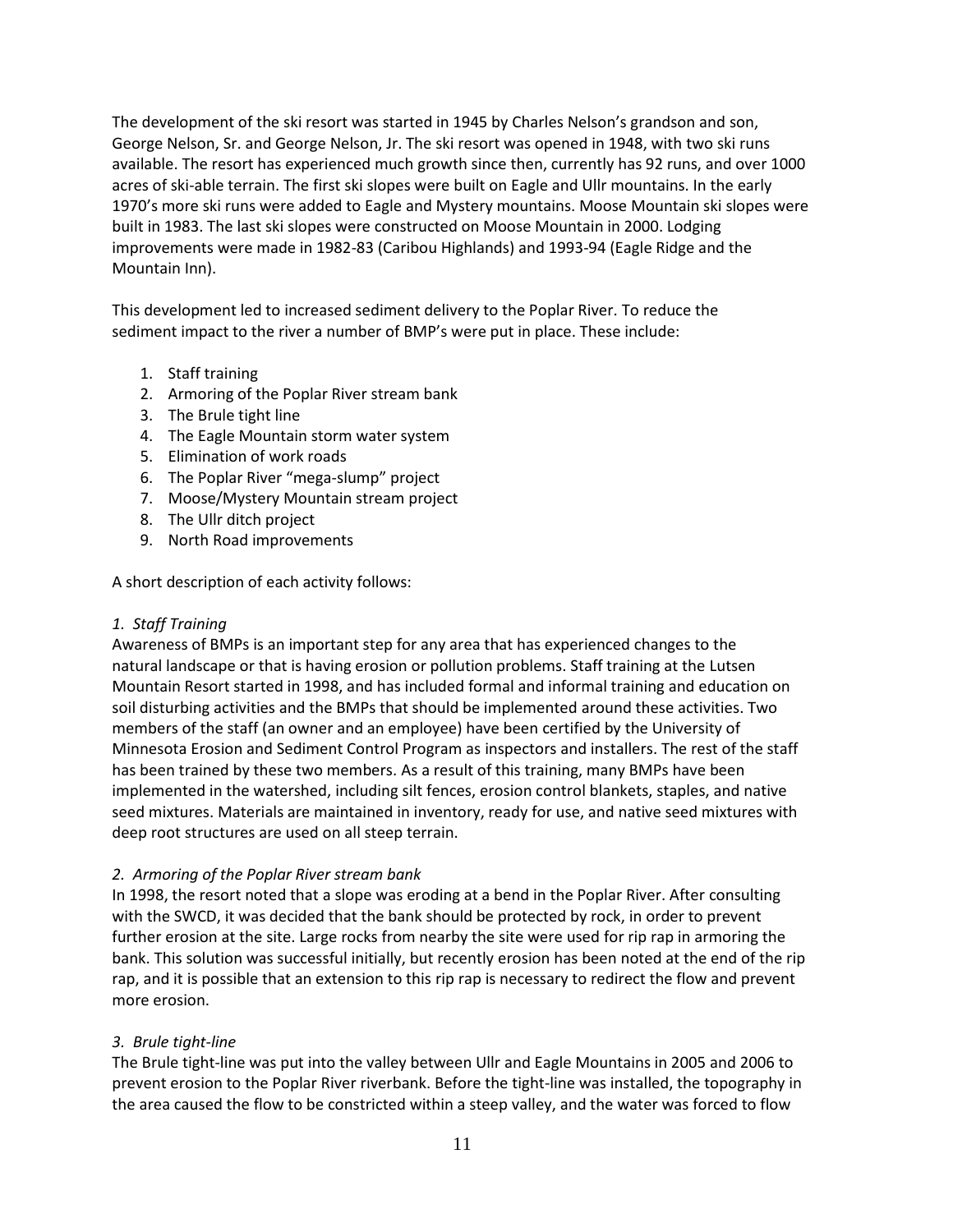into a steep and eroding riverbank. Currently, the tight-line is a pipe that is 36" in diameter that runs from just above the county road to an energy dissipating concrete vault near the bottom of the slope. The vault contains a baffle, which forces the water to be redirected, thus decreasing its velocity. The tight-line collects surface water just above the county road and delivers it to this vault. After the water has gone through the vault, it is free to flow into the river through a single pipe and over a large rock apron. The riverbank located at the outlet of the pipe is protected by rip rap. Parallel to the tightline is another pipe which collects water below the county road by implementing water bars every 100'. Each water bar directs water to drop inlets which are all connected to a secondary pipe. The water from this pipe also flows into the vault and is released into the river in the same manner as that from the tight-line.

# *4. Eagle Mountain storm-water system*

The Eagle Mountain storm-water system was implemented in 2006, and was completed in 2007. This project was implemented to protect the same riverbank mentioned in the Brule tight-line project, as well as some of the lower ski runs. This storm-water system cuts across the lower third of Eagle Mountain, running southeasterly from the tight-line inlet location. The system is composed of a series of rock lined ditches and drop inlets to pipes, which allow larger flows to be shunted from the ditches. The system discharges near the river into a stormwater settling pond, then discharges via a rock weir into a short ditch. The water from the system then follows an old river channel, which directs it into the current river channel. According to the resort owner, this project has decreased slumping significantly.

# *5. Elimination of work roads*

A new vehicle routing system has been implemented to minimize the amount of work roads and traffic necessary for maintenance. According to the owner of the resort, approximately 50% of the roads existing before 2007 have been eliminated. The roads no longer in service have been revegetated. Also, several changes have been made to the roads being used, including enhanced storm water handling and treatment facilities. Staff has been trained to use only prescribed routes and keep vehicles off vegetated areas as much as possible. No "ATV/4wheeler" signs have also been purchased and posted on abandoned routes to encourage compliance with the policy.

# *6. The Poplar River "mega-slump" project*

The mega-slump stabilization was the largest project undertaken in the watershed in order to reduce erosion and sediment load into the river. It was completed in 2008. Eight "bendway weirs" were constructed in the stream to move the river energy away from the base of the slump, allowing the slump to naturally stabilize and revegetate. A stone revetment along the toe of the slope was installed behind the weirs to prevent damage to that sensitive area of the slope. The slumping bank was re-vegetated with willow bundles and trees. A diversion swale was installed at the top of the slump to reduce water flows down the denuded slope of the slump and reduce potential erosion from the upper surfaces.

# *7. Moose/Mystery Mountain Stream Project*

A small tributary to the Poplar River runs in the valley between Moose and Mystery Mountains. This tributary crosses a ski trail which contained an old culvert that failed during a five inch rain event on June 5, 2008. Considerable erosion was taking place at the site, aggravated by very fine soil conditions. The proximity of this site to the river made it a high priority project to complete. Following a design prepared by SWCD civil engineer Keith Anderson, the culvert was replaced and set at the original channel elevation. Weirs were added to control the flow.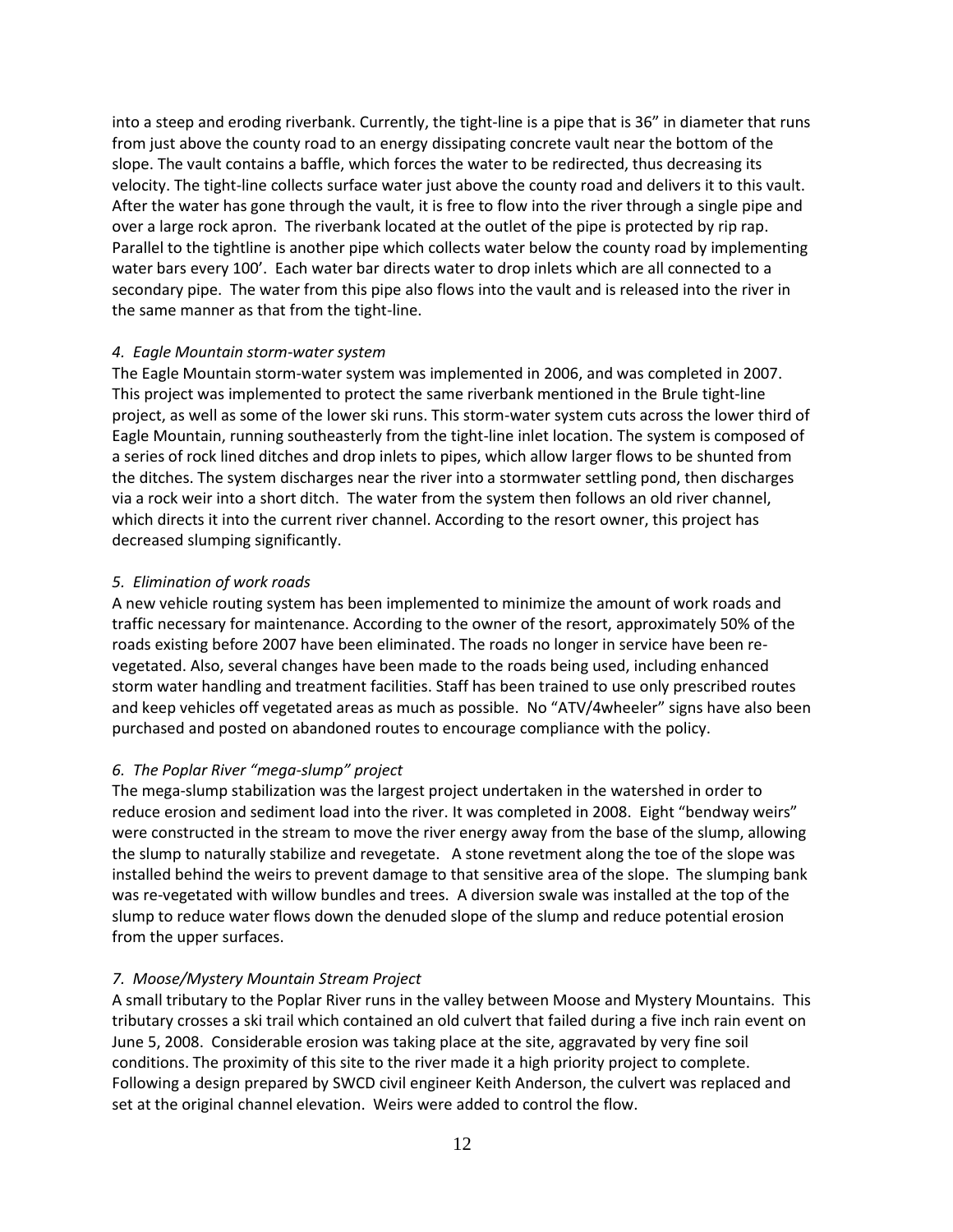# *8. Ullr Ditch Project*

A stormwater ditch on mid-Ullr Mountain was repaired with a conventional rock-lined ditch. The original ditch consisted of half-culverts set in the ground which had become undermined and were not functioning properly. The design of this system was prepared by SWCD civil engineer Keith Anderson and work was completed in 2009.

# *9. North Road Improvements*

As part of the improvement of a short section at the end of the North Road (part of CSAH 5), stormwater improvements were installed. This road was very primitive, and existing culverts and ditching were undersized and in poor condition. A design was provided by SE Group which included rock-lined ditches, stormwater holding ponds built into the ditches, and a small 2-bay detention pond. This pond is located at what will become the entrance to the planned Ullr Tightline (see section 4.2). The Ullr ditch project (# 8 above) feeds directly into this section of road.

# **4.2 Targeted Location BMPs (Years 2010-2014)**

Although the BMPs described in 4.1 should help to control erosion within the Poplar River watershed, they do not appear to have fully solved the sediment input problem. The following additional BMPS have been proposed to further address ravine/gully erosion, eroded road conditions and connecting flow pathways along the river banks and sensitive near shore area. See Table 6 for details. Completion of these projects reduces sediment load to the river by an estimated 400 tons per year. This list was provided by the PRMB engineering firm, Golder Associates, and reviewed by SWCD staff, MPCA staff and University researchers. Several of these projects were recently constructed.

| <b>Project</b>                                  | <b>Outcomes</b>                                                                                                                                                   | <b>Project status</b>             | <b>Expected Results</b>                                                                                                                                                                                                                                                                                                                              |
|-------------------------------------------------|-------------------------------------------------------------------------------------------------------------------------------------------------------------------|-----------------------------------|------------------------------------------------------------------------------------------------------------------------------------------------------------------------------------------------------------------------------------------------------------------------------------------------------------------------------------------------------|
| <b>Ullr Tightline</b>                           | Repair a 10' x 40' x<br>350' gully                                                                                                                                | Funded via GLC/<br>completed 2012 | Sediment load reduction expected - 90 tons per year. Will<br>handle 100yr event. Tightline (enclosed pipe) is a<br>permanent solution. Gully repaired, slope stabilized, and<br>vegetation becomes established in and beyond riparian<br>corridor with habitat values. Overland flows managed.<br>Phosphorus load to river and Lake Superior reduced |
| Caribou<br>Highlands<br>Stormwater<br>Corridor  | Storm water flow<br>paths from large<br>resort re-aligned and<br>armored; eroded ski<br>run restored and<br>storm water flows<br>controlled                       | Funded via<br>GLC/completed 2013. | Sediment load reduction expected - 80 tons per year.<br>Improves riparian corridor with habitat values. Overland<br>flows managed. Phosphorus load to river and Lake Superior<br>reduced                                                                                                                                                             |
| Lower Eagle<br>Mountain<br>Road and<br>Flowpath | Road improvements -<br>surface covered in<br>aggregate material,<br>cross-sections<br>repaired and<br>improved, cut banks<br>repaired and<br>vegetation restored. | Funded via<br>GLC/completed 2013  | Sediment load reduction expected-75 tons per year.<br>Overland flows managed. Improved groundwater recharge.<br>Phosphorus load to river and Lake Superior reduced                                                                                                                                                                                   |

#### **Table 6. Best Management Practices at Targeted Locations**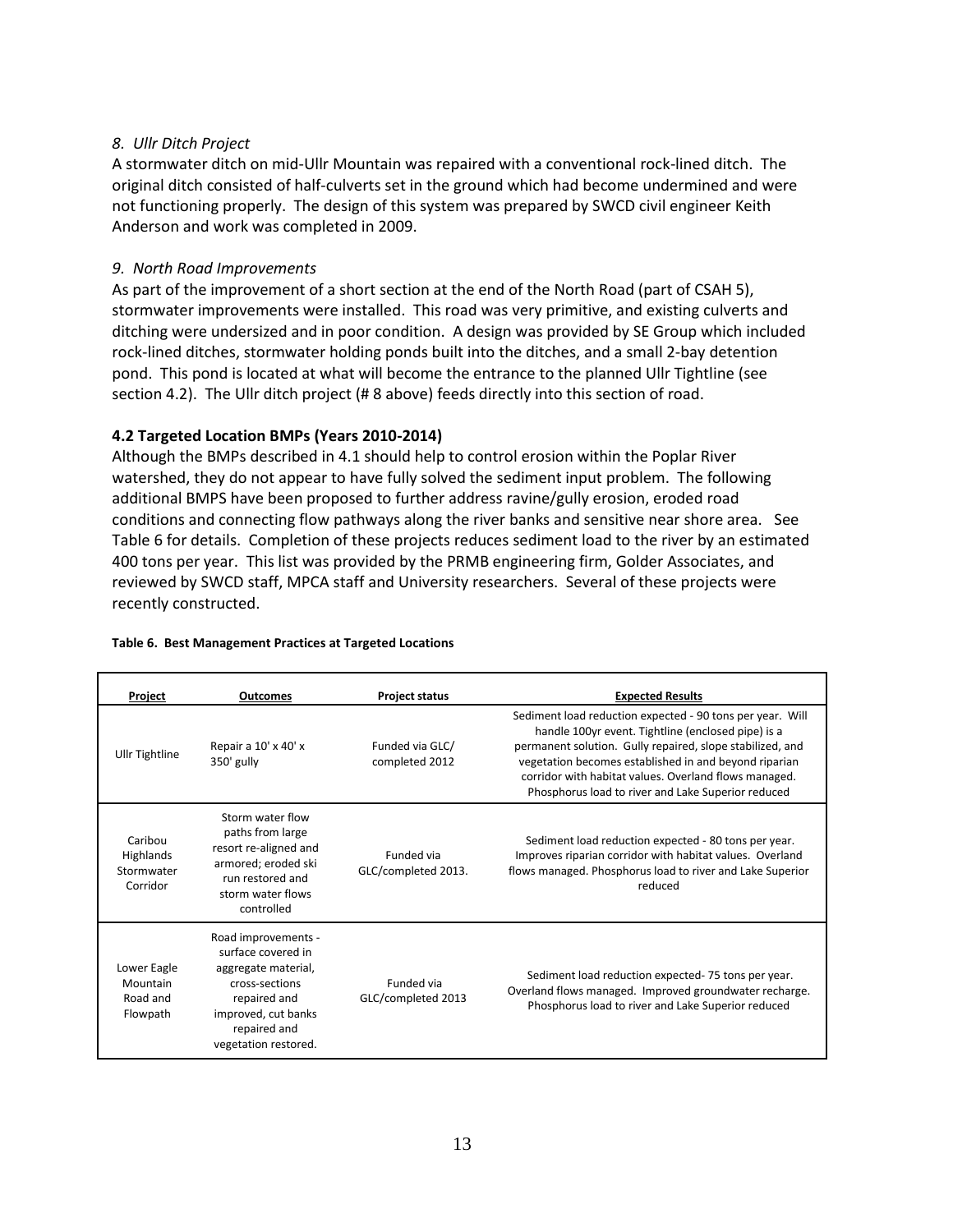| Lower<br>Mystery<br>Mountain<br>Flow Path | Flow Path re-<br>alignment and<br>armoring and<br>revegetation of<br>riparian corridor.                                                                               | Funded via<br>GLC/completed 2013         | Load reduction expected - 30 tons per year. River bank<br>restored. Riparian corridor improved with habitat values.<br>Phosphorus load to river and Lake Superior reduced                      |
|-------------------------------------------|-----------------------------------------------------------------------------------------------------------------------------------------------------------------------|------------------------------------------|------------------------------------------------------------------------------------------------------------------------------------------------------------------------------------------------|
| Sediment<br>Basin/s                       | Water collection<br>system to control<br>runoff from hillslope<br>areas of Moose Mtn.<br>A sediment basin<br>structure will control<br>runoff and collect<br>sediment | Funded via GLC/Expect<br>completion 2014 | Sediment load reduced. Overland flows managed.<br>Improved groundwater recharge. Phosphorus load to river<br>and Lake Superior reduced                                                         |
| Mystery<br>Mountain<br>Road               | Road improvements -<br>surface covered in<br>aggregate material,<br>cross-sections<br>repaired and<br>improved, cut banks<br>repaired and<br>vegetation restored.     | To be funded at future<br>date           | Load reduction expected - 40 tons per year. Overland flows<br>managed. Improved groundwater recharge. Phosphorus<br>load to river and Lake reduced.                                            |
| Moose<br>Mountain<br>Summit Road          | Road improvements -<br>see above.                                                                                                                                     | To be funded at future<br>date           | Load reduction expected - 30 tons per year. Overland flows<br>managed. Improved groundwater recharge. Phosphorus<br>load to river and Lake Superior reduced                                    |
| Eagle North<br>Face Road                  | Road improvements -<br>see above.                                                                                                                                     | To be funded at future<br>date           | Load reduction expected - 20 tons per year. Overland flows<br>managed. Improved groundwater recharge. Reduced<br>phosphorus load                                                               |
| Ullr Road                                 | Road improvements -<br>see above.                                                                                                                                     | To be funded at future<br>date           | Load reduction expected - 20 tons per year. Overland flows<br>managed. Improved groundwater recharge. Phosphorus<br>load to river and Lake Superior reduced                                    |
| Timberwolf<br>Road                        | Road improvements -<br>see above                                                                                                                                      | To be funded at future<br>date           | Load reduction expected - 10 tons per year. Overland flows<br>managed. Improved groundwater recharge. Phosphorus<br>load to river and Lake Superior reduced                                    |
| Lutsen Resort<br><b>Trails Project</b>    | Pedestrian trail<br>restoration. Eroded<br>sections of trail<br>repaired.                                                                                             | To be funded at future<br>date           | Will create safe public access to the river and beach area,<br>and reduce trail erosion. Estimated load reduction is 5 tons<br>per year. Phosphorus load to river and Lake Superior<br>reduced |

**Table 6 continued.** 

# **4.3 BMPs Suggested by University WEPP Model Review**

The WEPP model estimates of sheet and rill erosion, and open channel flow erosion in the upland areas, along with estimates of sediment generated from established ravines, roads, and slumps add up to a value similar to estimates based on monitored stream flow and turbidity during the period 2002 to 2005. The study indicates that the primary sources of sediment in the lower Poplar River watershed include sheet and rill erosion from the ski runs, ephemeral upland channel and ravine erosion, and mass wasting from slumps.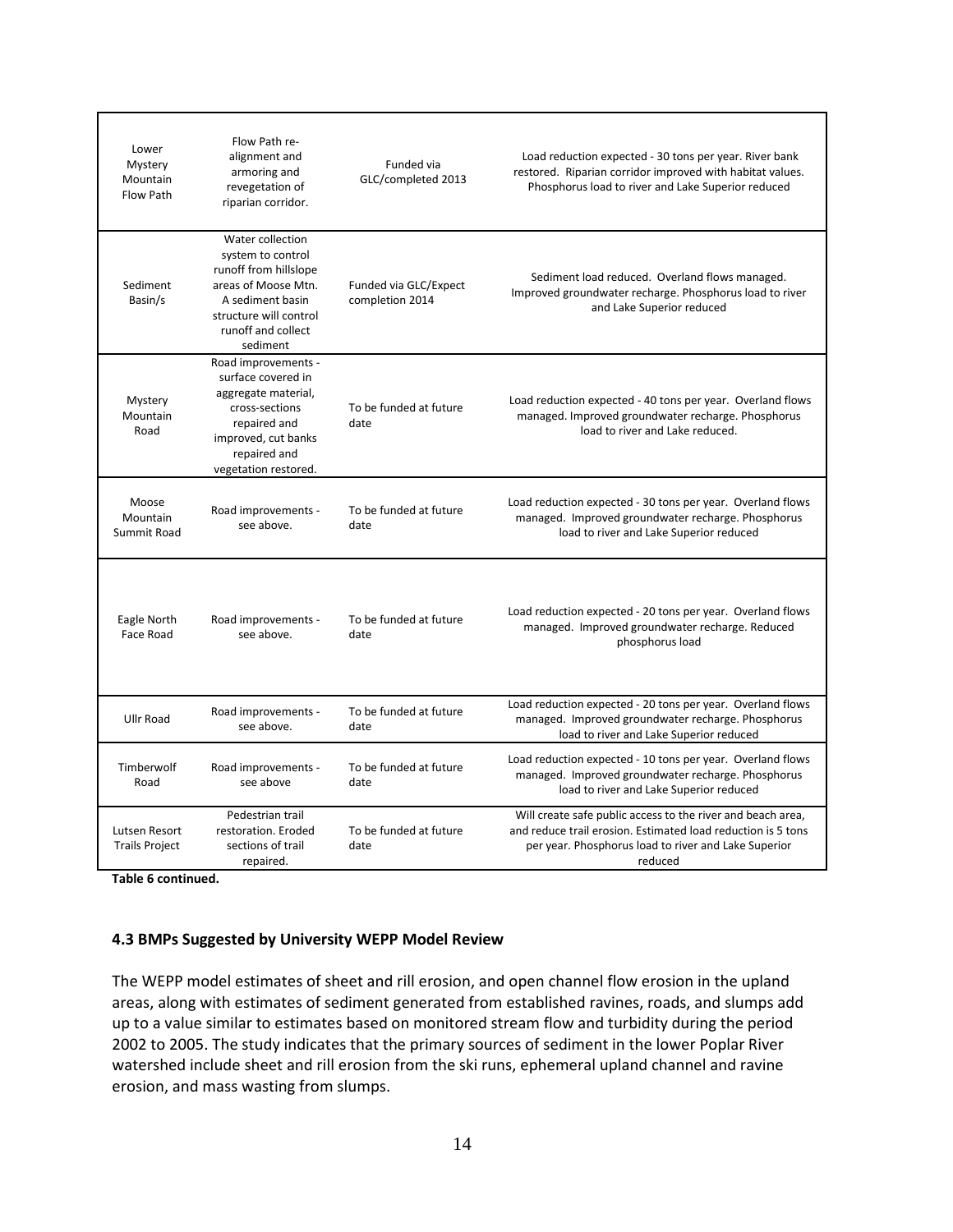Ski slopes are a potentially significant source of sediment in watersheds due to their high slope angle and large length. Modeling indicated sediment could range from 143 to 575 tons per year depending on ski slope management. One method to reduce erosion from the ski slopes is to reduce the effective length of the slopes. As demonstrated by the simulations with the WEPP 2010 model presented in this report, reducing the effective length of a slope dramatically reduces the soil erosion from the slope. Water bars have been constructed into the ski slopes at Lutsen to cause this effect. Locations of these water bars were not mapped during the field study reported by RTI (2008) or by Hansen et al. (2010). To fully account for the cumulative beneficial effect of these water bars on erosion reduction from the ski slopes it will be necessary to map the locations of the water bars. It is recommended that such a map be produced.

A second method for reducing erosion from ski slopes is to manage the vegetation on the slope to promote high biomass production. Increased live standing vegetation, and high cumulative surface residue, has a dramatic effect on the reduction of sediment production from steep and long slopes, as demonstrated by the simulations with the WEPP 2010 model presented in this report. Detailed measurements of vegetation density were not conducted by RTI (2008) or Hansen et al. (2010) although many photographs of the vegetation were acquired. Those photographs illustrated that there is a wide variation in soil cover provided by the standing vegetation and the cumulated residue. To better characterize the spatial distribution of live standing vegetation and residue cover on the ski slopes surveys should be conducted during at least one complete season. Such a survey would provide quantitative information on how the standing vegetation and residue cover vary from the time of snowmelt until first snowfall.

# **4.4 Lower Poplar River Areawide Environmental Review BMPs**

The Poplar River was listed on the MPCA state 303(d) list in May 2004 for exceedances of the Minnesota mercury water quality standard and turbidity standard associated with sediment. Water runoff volumes and runoff rates are increased due to human activity (land use change) in the valley. Increased development, if not properly mitigated, could increase erosion by exposing erodible soils and increasing impervious surfaces (roads, roof tops and parking lots). In 2005, a development review document was prepared to assess the impacts of future projects in the lower Poplar River watershed. A mitigation plan was also developed and approved as a tool for future management.

The Lower Poplar River Areawide Urban Assessment Review (AUAR, an alternative form of EAW) represented potential development scenarios for the 1,317 acres of the Resort Commercial/Residential (RC/R) development zone class. The review and approved mitigation plan will guide development of the 1317 acres. Much of the developable land is already developed or has been approved for development. However, 140 acres of undeveloped land in the watershed was identified by property owners as having potential for future development under RC/R zoning. The AUAR assessed the current environmental setting (the "base case") and superimposed development under these scenarios:

1. The base case, which includes current land uses and approved developments

2. Developable land is limited to land that is not already developed or approved for development. Under this scenario, landowners indicated potential future development plans.

3. All developable land is developed at the reasonable maximum residential density taking into account the area requirements of suitable wastewater systems, the presence of screened slopes, wetlands and required open space under current zoning standards.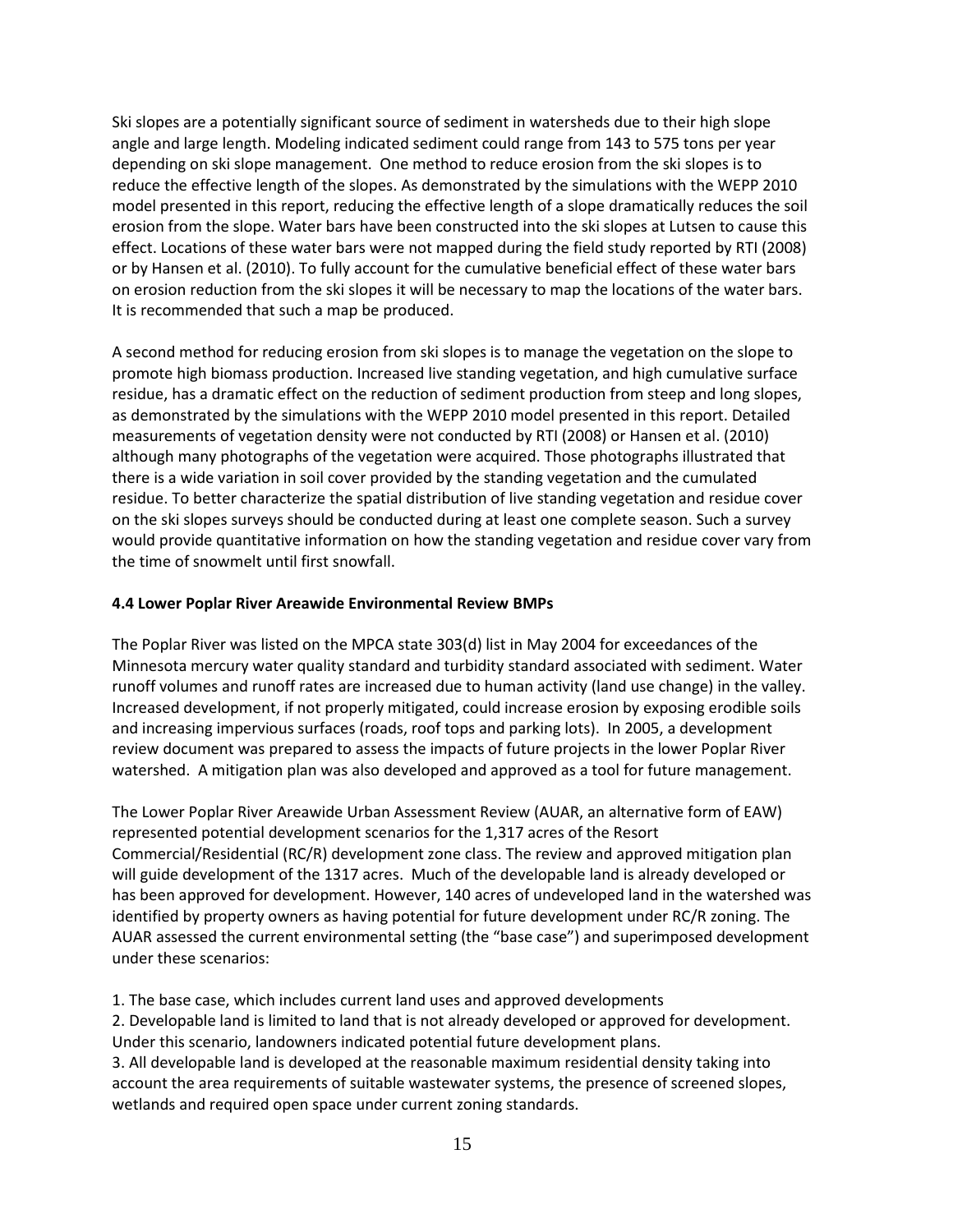4. All developable land is developed at the reasonable maximum commercial density taking into account the same area requirements and natural features as described in the residential scenario.

A "Mitigation Plan" was also developed as part of the AUAR process to reduce the impacts of likely future development. In addition to reinforcing the diligent and consistent use of county permit and ordinance authorities, specific items of the mitigation plan address "enhanced" erosion and sediment control. These include use of "Low Impact Development" practices like narrower roads, narrower and shorter driveways, and roof drainage that is managed by rain gardens and other small on-site devices or vegetation practices. The mitigation plan is a binding document for the new development in the lower watershed and is reviewed and re-authorized at 5 year intervals. Continued adherence to the plan should ensure reduced impacts from upland generated sediment. The document was recently reviewed and re-authorized.

# **5.0 Budget and Timeline**

The estimates for construction work to complete the projects are listed by project in the table below. The estimated costs listed for each project are the "construction only" costs. Additional costs for engineering design and project oversight, along with contract administration of grants by the local government unit are estimated separately. Those salary and miscellaneous costs add approximately 30-50% to the total cost of the projects. Projects with asterisks have been constructed within the last three years.

| Project                                                     | <b>Estimated</b> | <b>Actual cost for completed BMPs</b> |
|-------------------------------------------------------------|------------------|---------------------------------------|
| 1. * Ullr Tightline                                         | \$270,000        | \$193,242                             |
| 2. *Caribou Highlands                                       | \$253,963        | \$195,471                             |
| Stormwater Corridor                                         |                  |                                       |
| 3. *Lower Eagle Mountain Rd                                 | \$50,016         | \$29,656                              |
| 4. * Lower Mystery Mountain                                 | \$15,000         | \$18,107                              |
| Flow Path                                                   |                  |                                       |
| 5. * Sediment Basins                                        | In development   |                                       |
| 5. Mystery Mountain Road                                    | \$60,000         |                                       |
| 6. Moose Mountain Summit                                    | \$97,000         |                                       |
| Road                                                        |                  |                                       |
| 7. Eagle North Face Road                                    | \$49,000         |                                       |
| 8. Ullr Road                                                | \$58,000         |                                       |
| 9. Timberwolf Road                                          | \$33,000         |                                       |
| 10. Lutsen Resort Trail                                     | \$10,000         |                                       |
| Rehabilitation                                              |                  |                                       |
| 11. Ski slope evaluations                                   | \$300,000        |                                       |
| vegetation/water bars and new                               |                  |                                       |
| installations or repairs                                    |                  |                                       |
| 12. Critical areas repairs,                                 | \$700,000        |                                       |
| slumps/ravines/flowpaths to be<br>evaluated and prioritized |                  |                                       |
| 13. Education - contractor                                  | \$5,000          |                                       |
| training on practices/website                               |                  |                                       |
| video productions, etc.                                     |                  |                                       |
|                                                             |                  |                                       |

**Table 7. Best Management Practices Budget – Estimates and Actual**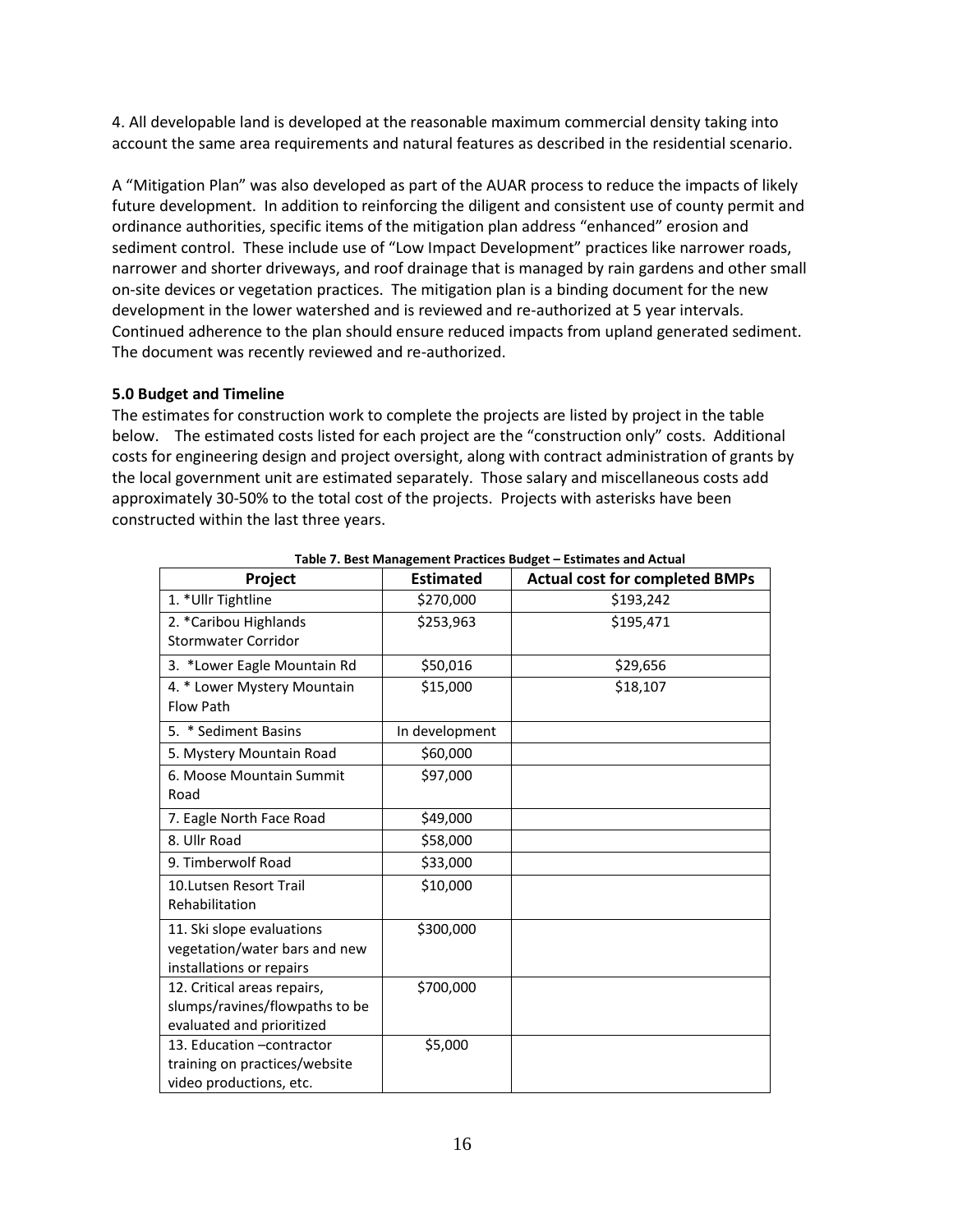# **6.0 Roles and Responsibilities of Partners**

| <b>Time</b><br><b>Period</b>                           | <b>Objective</b>                                                                                                | Lead                                                                             | Cooperating<br><b>Partners</b>          | <b>Objective measurements/Outcomes</b>                                                                                                                                                                             |
|--------------------------------------------------------|-----------------------------------------------------------------------------------------------------------------|----------------------------------------------------------------------------------|-----------------------------------------|--------------------------------------------------------------------------------------------------------------------------------------------------------------------------------------------------------------------|
| $2010 - 2015$<br>and beyond                            | BMPs as identified in GLC<br>grant proposal 400+ tons<br>sediment reduced                                       | Area landowners<br>Cook County<br>SWCD                                           | BWSR,<br>MPCA, DNR                      | 5/6 projects completed in 2010-2014.<br>Remaining projects are associated with road/work trail<br>improvements.                                                                                                    |
| 2010 and<br>ongoing                                    | Completed BMPs are<br>assessed annually,<br>maintained per schedule                                             | Landowners                                                                       | <b>SWCD</b>                             | Annual checklist completed. Repairs completed as<br>needed.                                                                                                                                                        |
| $2013 - 2015$                                          | Determine key BMPs for<br>best ski slope<br>management. Implement<br>BMP <sub>S</sub> .                         | Landowners,<br>associated<br>specialist from<br>University,<br>engineering firms | SWCD,<br>MPCA,<br>DNR,U of<br><b>MN</b> | Review/evaluate WEPP model report for additional<br>critical sources to target. Evaluate data provided on ski<br>slope vegetation and length of slopes. Prioritize new<br>projects and continue to implement BMPs. |
| 2013-2015                                              | Determine critical area<br>BMPs related to slumps,<br>ravines, and tribs or yet to<br>be identified flow paths. | Landowners,<br>associated<br>specialists, SWCD<br>and engineering<br>partners    | SWCD, DNR,<br>U of MN,<br>USFS, MPCA    | Assess, review and evaluate critical features for BMP<br>improvements. Prioritize projects by highest value<br>criteria, sediment management, and water quality<br>improvement. Select BMPs to implement.          |
| 2010 and<br>ongoing                                    | Erosion/stormwater<br>ordinance enforced                                                                        | Cook County<br>Zoning                                                            | <b>MPCA</b>                             | 100 % Permits issued meet code. 100% Inspection<br>reports complete and in compliance                                                                                                                              |
| $2010/11 -$<br>2015<br>(5 year<br>review<br>intervals) | Lutsen AUAR mitigation<br>plan elements enforced for<br>new developments                                        | Cook County<br>Zoning                                                            | <b>AUAR</b><br>committee,<br>landowners | New developments defined by mitigation plan<br>standards/limits. Special strategies are tracked e.g. the<br>number of Low Impact Development practices installed                                                   |

### **Table 8. Timeline and Activities for Ongoing Roles and Responsibilities of Cooperating Partners**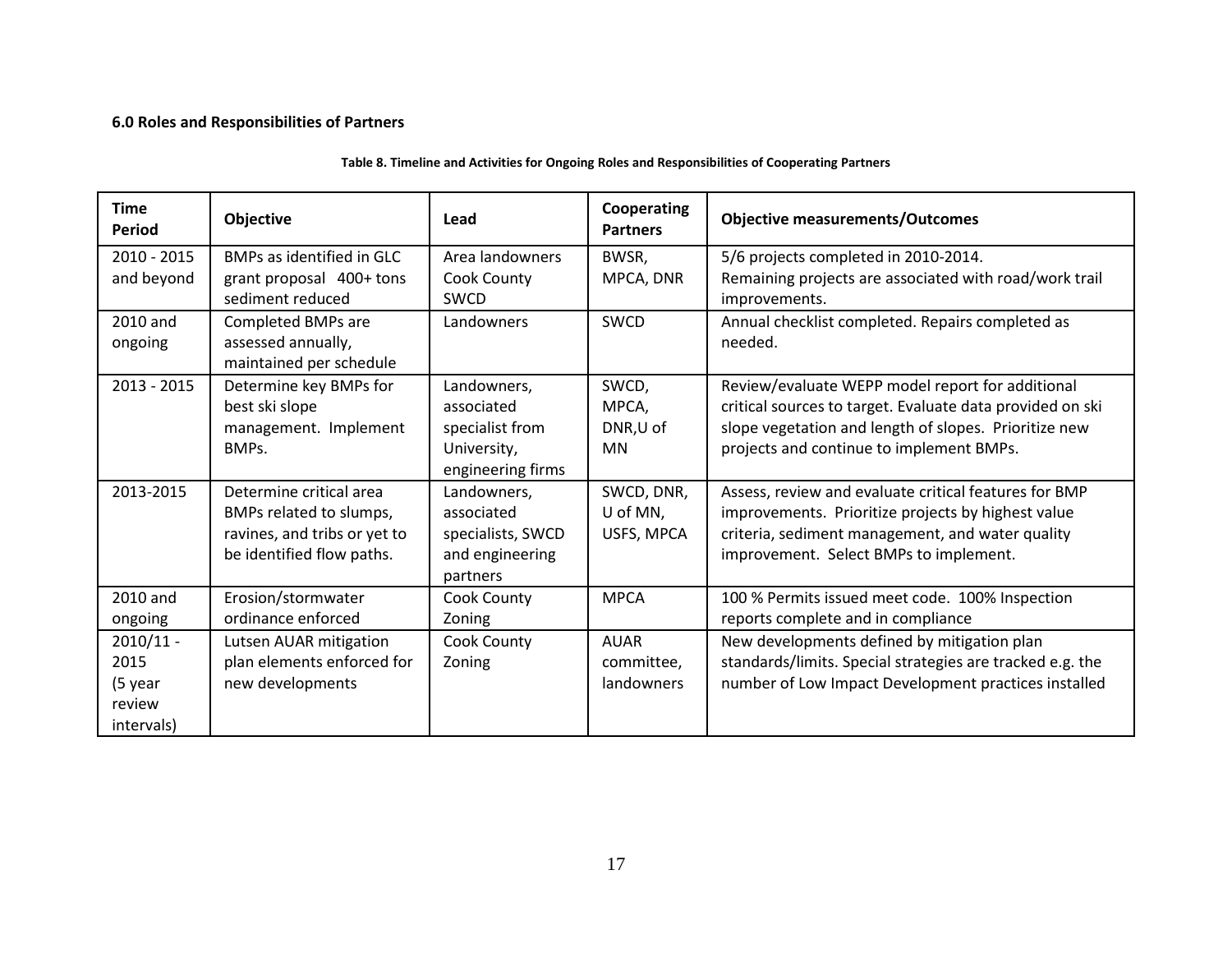**6.0 Roles and Responsibilities of Partners continued**

| 2013 and<br>ongoing | Monitoring data collected<br>and evaluated. Biological<br>data collected in 2013/14,<br>stream flow and chemistry<br>ongoing | MPCA, DNR                                                                    | SWCD,<br>landowners                      | Stream chemistry, flow, biology, geomorphology<br>collected and assessed via Intensive Water Monitoring<br>protocols. Reports associated with IWM shared with<br>stakeholders for future BMP work discussions. DNR<br>Fisheries data collected at five year intervals. MN DNR<br>Fisheries plan updated. |
|---------------------|------------------------------------------------------------------------------------------------------------------------------|------------------------------------------------------------------------------|------------------------------------------|----------------------------------------------------------------------------------------------------------------------------------------------------------------------------------------------------------------------------------------------------------------------------------------------------------|
| Ongoing             | Landowner education and<br>engagement                                                                                        | PRMB landowner<br>organization,<br>SWCD                                      | SWCD,<br>MPCA, DNR                       | # of projects completed, PRMB regular meetings well<br>attended, represents broad stakeholder group, SWCD<br>info/planning and outreach efforts include Poplar River,<br>training certifications up-to-date, website updates/tours                                                                       |
| 2012 - 2014         | Re-route of the<br>wastewater lagoon<br>discharge pipe, eliminate<br>the surface erosion on the<br>mega-slump face           | PRMB landowner<br>organization,<br>Caribou Highlands<br>Resort               | SWCD,<br>MPCA, DNR                       | Re-route is installed and functional, slump surface is re-<br>vegetated and stable                                                                                                                                                                                                                       |
| Ongoing             | Upper watershed managed<br>for continued high water<br>quality                                                               | Upper watershed<br>landowners, USFS,<br>county offices,<br>lake associations | SWCD, DNR                                | Periodic water quality monitoring and fisheries reports<br>indicate high quality water. Agency staff share info/data<br>with PRMB, local stakeholders                                                                                                                                                    |
| Ongoing             | Annual review of progress                                                                                                    | SWCD, PRMB,<br>Cook County<br>Zoning                                         | DNR, MPCA,<br>USFS, Lake<br>associations | Convene organizations and evaluate progress. Review<br>BMPS installed, monitoring report, development permits,<br>all indicators of progress.                                                                                                                                                            |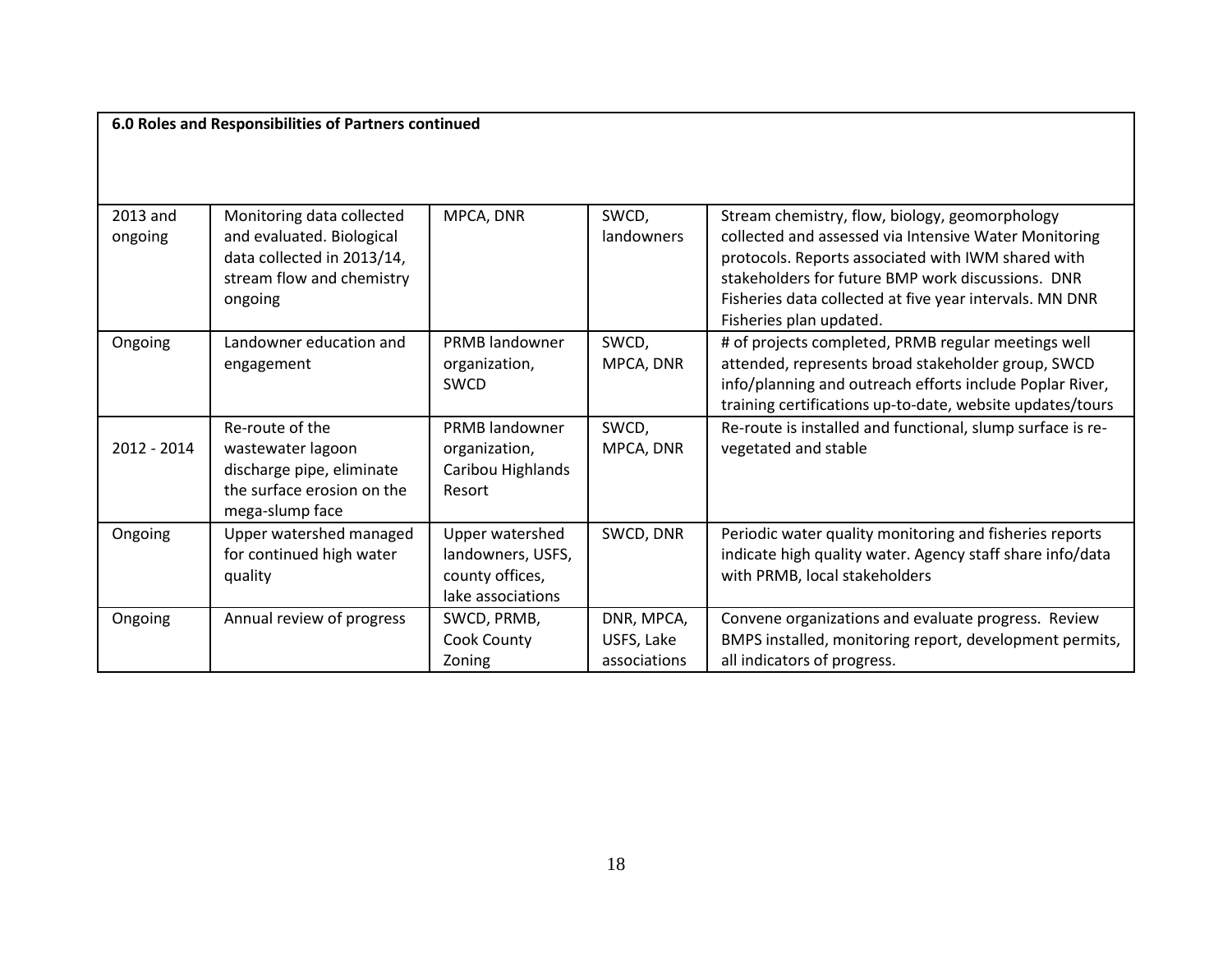# **7.0 Monitoring Plan**

Monitoring will include water quality and flow sampling of the river, fish and invertebrate assessments, and routine inspection of the permanent stormwater best management practices.

A flow monitoring station is managed by the MN Department of Natural Resources and is identified on the map as Station 01101001. Water samples are collected at this site for the MPCA Intensive Watershed Monitoring Program. Under the protocol of that program, approximately 25-30 samples are collected each year across a range of flow and precipitation events. Water quality sampling will also occur periodically at the upstream station to ensure the upper watershed continues to be protected and managed sustainably. Data from samples collected at Station 01101001 is evaluated through the MPCA Watershed Load program and load totals are routinely published on the MPCA website. Wastewater permit data is collected annually and evaluated each year. Lake associations in the upper watershed collect lake specific water quality samples annually. Specialized monitoring projects may include periodic sampling at tributaries.

DNR fisheries sampling is scheduled for years 2012 and 2013 at river miles 0.0, 1.1, 13.5 and 16.2. Following data collection and assessment, the fisheries management plan will be updated and revised. Annual temperature monitoring occurs at river mile 13.5 and occasional monitoring at other sites. Fish population assessment will occur at regular intervals including the anadromous reach, the stream within the development corridor and upper stream reaches. Depending on workload and staffing, assessment occurs every five years and spans two years of consecutive monitoring. Coaster brook trout are surveyed in the anadromous reach at five year intervals. Annual creel surveys are completed in the anadromous reach. For successful completion of this monitoring program, Grand Marais Fisheries management staff estimate a required budget appropriation of \$6000 for the current five year period.

MPCA biological monitoring of the river is scheduled for 2013 through the Intensive Watershed Monitoring program. Data collected and evaluated will include extensive game and non-game fish and macroinvertebrates. Stream channel characteristics and embeddedness identified in the 2008 University of Minnesota NRRI biological report will be evaluated. A more thorough habitat evaluation is a future project the area landowners want to engage in upon completion of proposed Best Management Practices.

Current and future stormwater structures and best management practices will be inspected and evaluated during each field season. A standardized checklist will be used to generate a work order of maintenance and/or corrective follow-up actions. See attached list of suggested inspections and reports.

# **8.0 Information and Education Efforts**

Poplar River Management Board (PRMB), which meets bimonthly, is a group that formed in response to the lower Poplar River becoming listed on the MPCA Impaired Rivers List in 2004. The PRMB meetings are open to the public, and regular participants include the principal landowners in the lower Poplar River valley as well as representatives from the MPCA, the Cook County SWCD, the MN DNR, local media personnel, and scientific and engineering experts. These meetings allow for landowner and public education on any upcoming BMP projects, public outreach events, and MPCA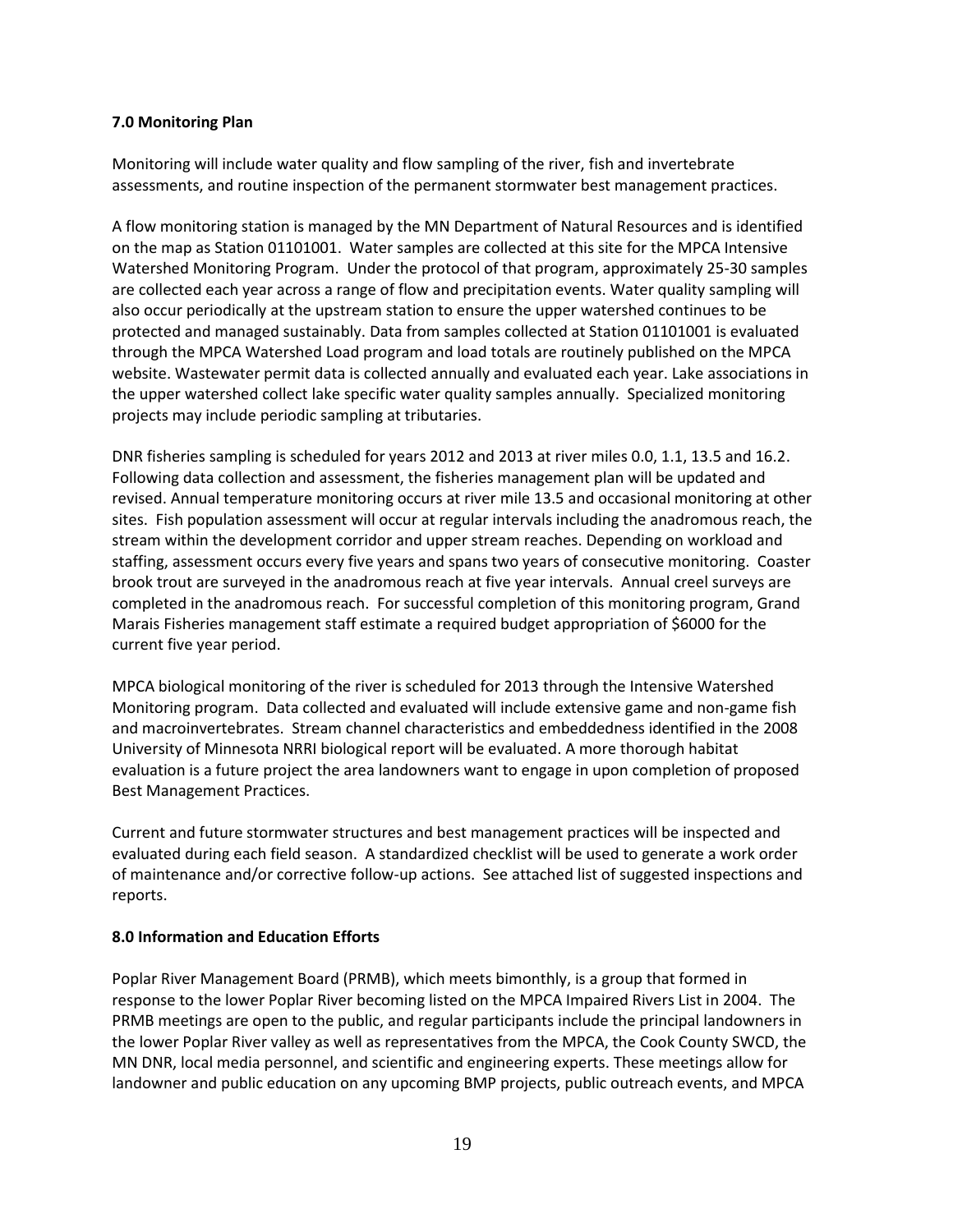monitoring or modeling updates. PRMB is in the process of updating, expanding and publicizing the exiting PRMB website as another educational resource for the public.

The Cook County SWCD also provides website updates regarding BMP projects completed in collaboration with the PRMB. In addition, with local media attending the PRMB meetings, articles in the local newspaper work towards keeping the public informed on Poplar River updates. Poplar River updates are also provided by Cook SWCD staff at the monthly Cook SWCD Board meetings and the monthly Cook County Water Advisory Committee meetings.

# **9.0 Interim Milestones and Adaptive Management Strategies**

Adaptive management is an approach to water quality restoration efforts where BMP implementation efforts are combined with an on-going evaluation of the water quality issues. Effects of implemented BMPs are reflected by adjustments to the resource goals, implementation plan and/or implementation efforts when need ed. Adjustments are made to incorporate the knowledge gained through the combined efforts.

Adaptive management—sometimes referred to as adaptive implementation—is critical when various uncertainties are significant in a watershed (Shabman et al., 2007). This approach is essentially a "learning while doing" approach. It means that uncertainty is not forgotten once implementation begins. Rather, a focus is placed on reducing the uncertainty present through implementation, monitoring and evaluation, research and experimentation. The knowledge gained through these efforts is then focused on reducing the uncertainties in the TMDL, the implementation approaches and/or water uses and criteria. As this work is completed, the TMDL implementation goals, priorities and BMPs will be examined and revised, as needed.

Stream water chemistry data and wastewater monitoring reports are available for review annually. Annual work planning of local oversight boards like SWCD, County Water Advisory Committee, and the Cook County Planning Commission evaluate progress being made in better management of land and water in the watershed. Special management plans like the Areawide Urban Assessment Review process are evaluated every 5 years. The 10 year anniversary of this review process may trigger a complete evaluation of likely development plans and new model runs to assess potential impacts. Lake associations in the upper watershed meet at least annually, and participate in annual water chemistry assessments of their lakes. Some have additional development codes and lake management plans to ensure continued protection of lake health.

# **10.0 Water Chemistry Sampling Results 2009-2011**

The calculated annual total suspended solids (TSS) loads have been lower in recent years than in the first half of the decade. This difference is shown in the attached graph where the average TSS load for the years 2002 through 2006 was about 1,000 tons per year while the average load for the years 2009 through 2011 was about 660 tons per year. This difference suggests that the TSS load has decreased about 35 percent. In contrast, the average annual precipitation for the two periods is fairly similar (26.3 versus 27.7 inches).

This simple comparison suggests that the BMPs implemented since 2006 have resulted in improved water quality conditions in the Poplar River. With the maturing effect of BMPs implemented in 2011 and 2012 along with implementation of additional BMPs currently planned, a continued decrease in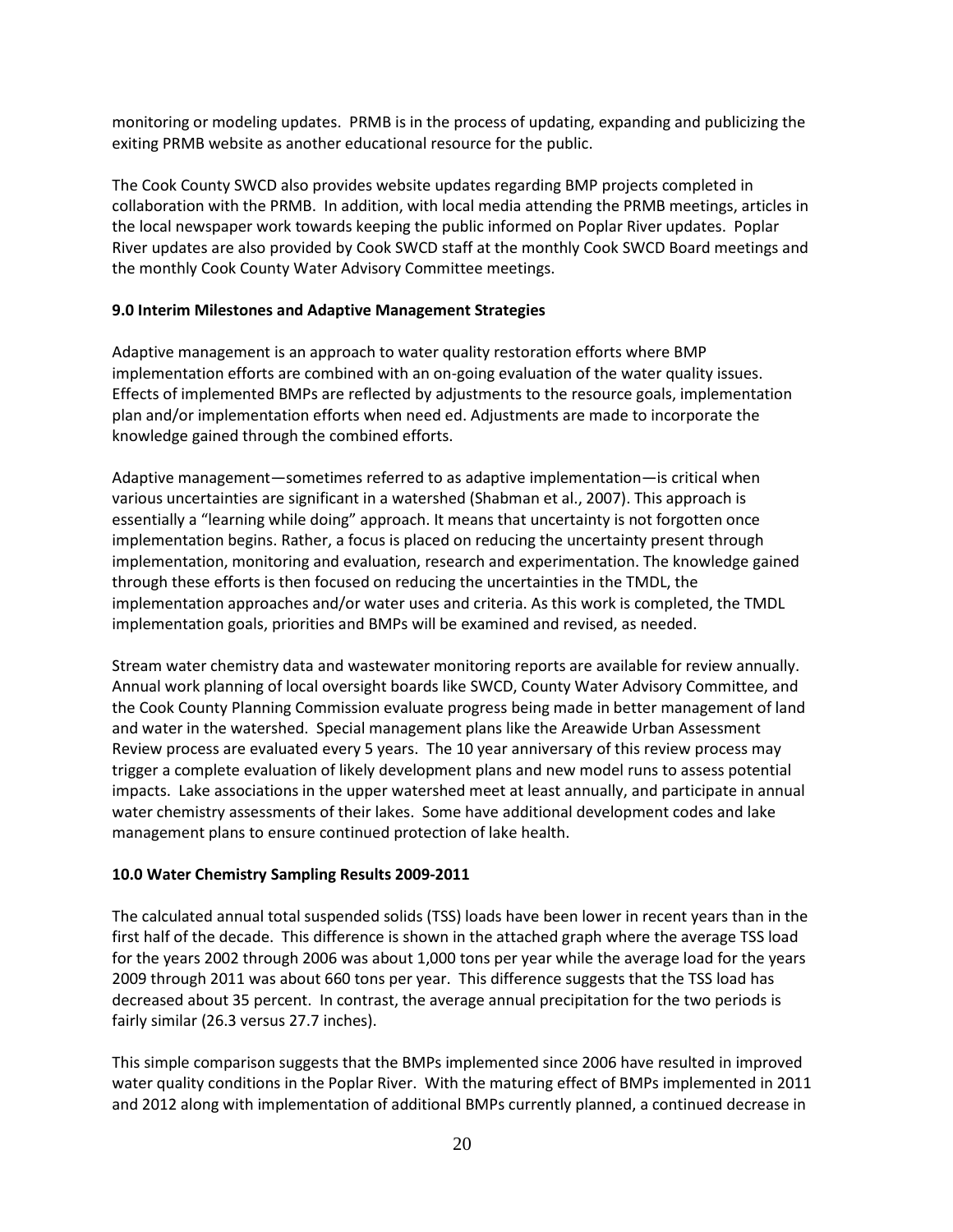sediment loading should be expected.



**Figure 2. Sampling results and load comparisons** 

#### **11.0 References**

Anderson, C.W., September 2005, Turbidity (version 2.1): U.S. Geological Survey Techniques of Water-Resources Investigations, book 9, chap. A6., section 6.7, [http://pubs.water.usgs.gov/twri9A6](http://pubs.water.usgs.gov/twri9A6/)

Ankcorn, P.D. 2003. Clarifying Turbidity – The Potential and Limitations of Turbidity as a Surrogate for Water-Quality Monitoring. Proceedings of the 2003 Georgia Water Resources Conference, held April 23–24, 2003, at the University of Georgia. Kathryn J. Hatcher, editor, Institute of Ecology, The University of Georgia, Athens, Georgia.

Axler, R., J. Henneck, E. Ruzycki, N. Will. 2007. Poplar River, Minnesota (Cook County) 2006 Automated, *in situ*, Water Quality Data: Preliminary Analysis. Center for Water & the Environment. Natural Resources Research Institute, University of Minnesota, Duluth, MN.

Brady V., and D.Breneman, 2008. Poplar River Macroinvertebrate and Habitat Survey, Center for Water and the Environment, Natural Resources Research Institute University of Minnesota, Duluth, MN<http://www.lakesuperiorstreams.org/northshore/poplar/TMDL/index.html>

Cleland, B.R. 2002. TMDL Development From the "Bottom Up" – Part II: Using Load Duration Curves to Connect the Pieces. Proceedings from the WEF National TMDL Science and Policy 2002 Conference.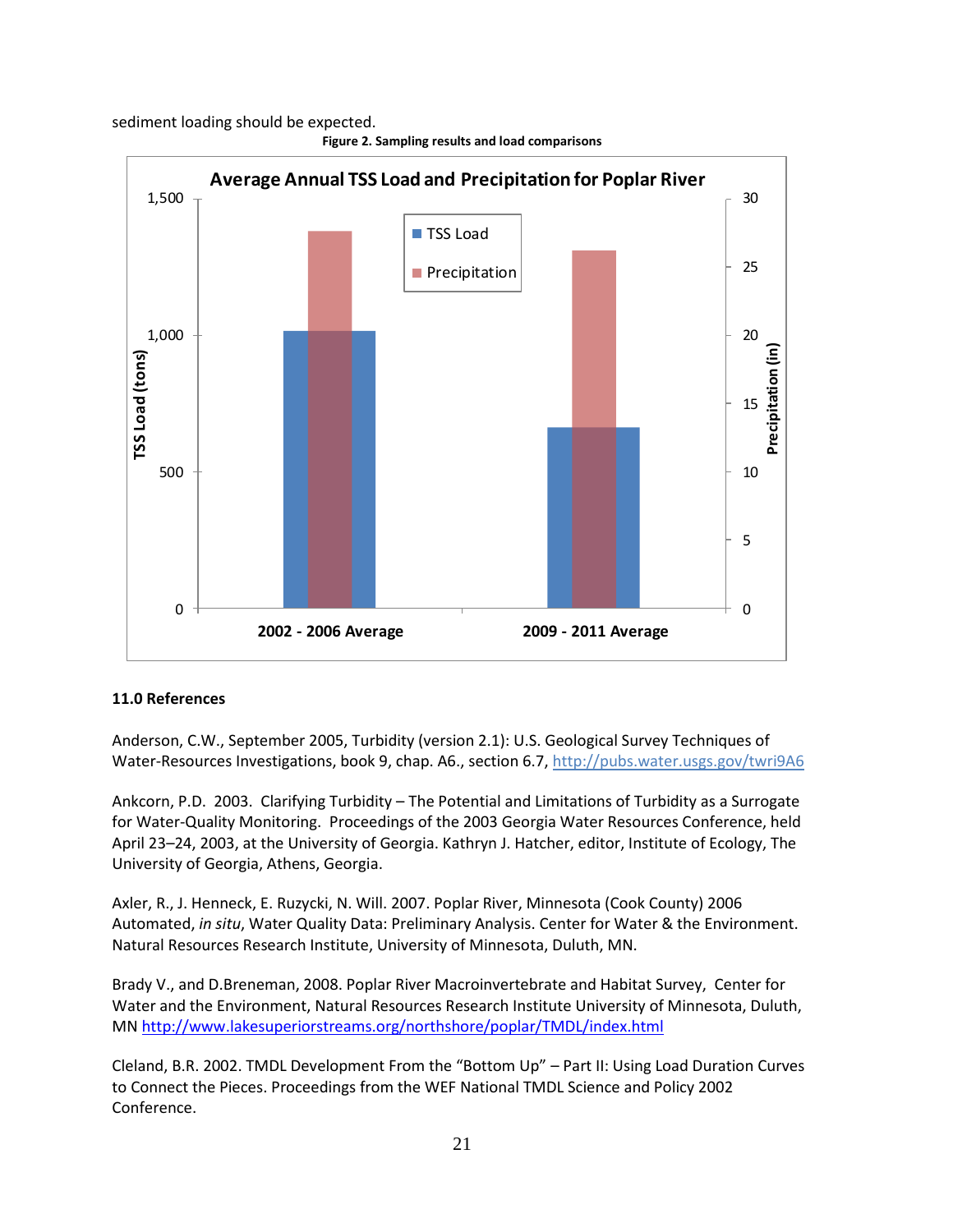Cleland, B.R. 2003. TMDL Development From the "Bottom Up" – Part III: Duration Curves and Wet-Weather Assessments. America's Clean Water Foundation, Washington, DC. http://www.tmdls.com/tipstools/docs/TMDLsCleland.pdf

Cui Y., Parker, G., Pizzuto, J, and Lisle, T.E., 2003. Sediment pulses in mountain rivers; 3. Comparison between experiments and numerical predictions. Water Resources Research, v. 39 No. 9, p. 4-1:4- 11.

Lakesuperiorstreams. 2005. LakeSuperiorStreams: Community Partnerships For Understanding Water Quality and Stormwater Impacts at the Head of the Great Lakes, University of Minnesota-Duluth, MN 55812 [http://lakesuperiorstreams.org](http://lakesuperiorstreams.org/)

Miller, T.L. 2004. Revision of National Field Manual Chapter 6, Section 6.7--USGS Water-Quality Technical Memorandum 2004.03<http://water.usgs.gov/admin/memo/QW/qw04.03>

Montgomery, D.R. and Buffington, J.M., 1997. Channel-reach morphology in mountain drainage basins. GSA Bulletin, v.109, p. 596-611.

Montgomery, D.R., and L.H. MacDonald. 2002. Diagnostic approach to stream channel assessment and monitoring. Journal of the American Water Resources Association 38:1-16.

MPCA, 2002. An Assessment of Representative Lake Superior Basin Tributaries. Minnesota Pollution Control Agency**.** http://www.pca.state.mn.us/publications/reports/ls-tributarystreamassessment-2002.pdf

MPCA, 2006a. Lower Otter Tail River Turbidity TMDL Project. Minnesota Pollution Control Agency. October 2006.

MPCA. 2006b. Turbidity TMDL Protocol and Submittal Requirements. Minnesota Pollution Control Agency. December 2006.

Nieber, J., B. Hansen, C. Arika. 2013 Lower Poplar River Watershed Sediment Source Assessment. University of Minnesota. http://www.pca.state.mn.us/index.php/water/water-types-andprograms/minnesotas-impaired-waters-and-tmdls/tmdl-projects/lake-superior-basin-tmdl/projectpoplar-river-turbidity.html

North American Wetland Engineering, P.A. (NAWE), 2005. Lower Poplar River Alternative Urban Areawide Review and Mitigation Plan. Prepared for Lutsen Mountain proposed development project in lieu of standard EAW, Cook County, Minnesota. October 18, 2005. <http://www.co.cook.mn.us/index.php/local-projects/423>

North American Wetland Engineering, LLC (NAWE), 2007. Slope Stabilization Work Plan for Poplar River Management Board. Minnesota's Lake Superior Coastal Program. Draft Report. January 18, 2007.

Pavelich, P. 2002. Turbidity Studies at the National Water Quality Laboratory. Proceedings of the Federal Interagency Workshop on Turbidity and other Sediment Surrogates, April 30-May 2, 2002, Reno, Nevada. J.R. Gray and G.D. Glysson, editors. U.S. Geological Survey Circular 1250. <http://pubs.water.usgs.gov/circ1250>